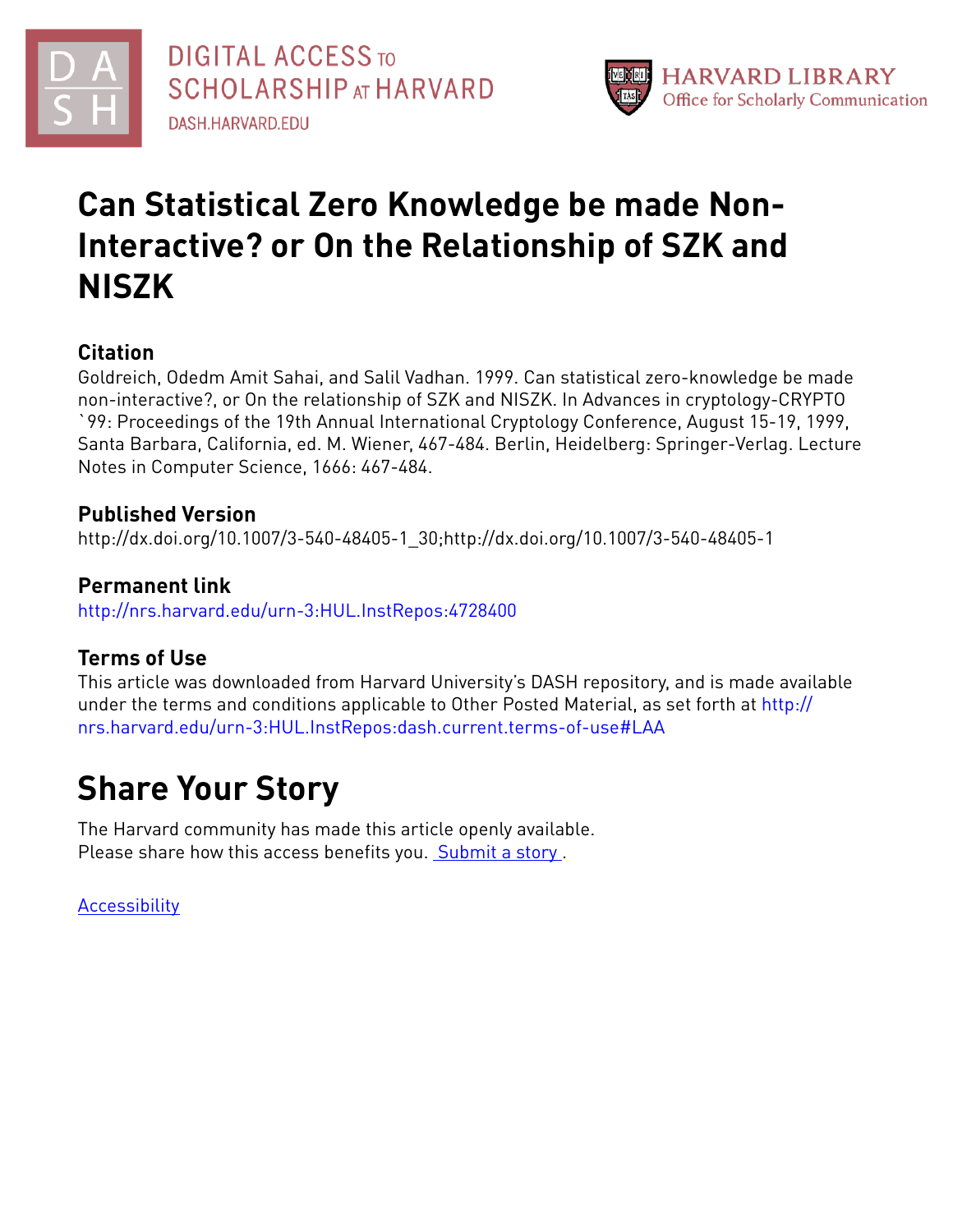# Can Statistical Zero Knowledge be made non-interactive productions in the material  $\sim$ On the Relationship of  $\partial Z\mathcal{N}$  and  $\mathcal{N} \mathcal{L} \partial Z\mathcal{N}$

Oded Goldreich<sup>†</sup> Amit Sahai<sup>‡</sup> Salil Vadhan<sup>§</sup>

May 27, 1999

#### Abstract

We extend the study of non-interactive statistical zero-knowledge proofs. Our main focus is to compare the class  $N \mathcal{I} S \mathcal{Z} \mathcal{K}$  of problems possessing such *non-interactive* proofs to the class  $\mathcal{SZK}$  of problems possessing *interactive* statistical zero-knowledge proofs. Along these lines, we first show that if statistical zero knowledge is non-trivial then so is non-interactive statistical zero knowledge, where by non-trivial we mean that the class includes problems which are not solvable in probabilistic polynomial-time. (The hypothesis holds under various assumptions, such as the intractability of the Discrete Logarithm Problem.) Furthermore, we show that if  $NISZK$  is closed under complement, then in fact  $SZK = NISZK$ , i.e. all statistical zeroknowledge proofs can be made non-interactive.

The main tools in our analysis are two promise problems that are natural restrictions of promise problems known to be complete for  $SZK$ . We show that these restricted problems are in fact complete for  $NISZK$  and use this relationship to derive our results comparing the two classes. The two problems refer to the statistical difference, and difference in entropy, respectively, of a given distribution from the uniform one. We also consider a weak form of  $N \mathcal{ISZK}$ , in which only requires that for every inverse polynomial  $1/p(n)$ , there exists a simulator which achieves simulator deviation  $1/p(n)$ , and show that this weak form of  $NISZK$  actually equals  $N \mathcal{I} \mathcal{S} \mathcal{Z} \mathcal{K}$ .

Keywords: Statistical Zero-Knowledge Proofs, Non-Interactive Zero-Knowledge Proofs.

An extended abstract of this work appears in CRYPTO `99 [GSV99].

<sup>y</sup> Department of Computer Science, Weizmann Institute of Science, Rehovot, Israel. E-mail: oded@wisdom.weizmann.ac.il. Work done while visiting LCS, MIT. Supported by DARPA grant DABT63-96-C-0018.

<sup>z</sup> Laboratory for Computer Science, Massachusetts Institute of Technology, Cambridge, MA 02139. E-mail: amits@theory.lcs.mit.edu. Supported by DOD/NDSEG fellowship and DARPA grant DABT63-96-C-0018.

<sup>x</sup> Laboratory for Computer Science, Massachusetts Institute of Technology, Cambridge, MA 02139. E-mail: salil@theory.lcs.mit.edu. Supported by DOD/NDSEG fellowship and in part by DARPA grant DABT63-96-C-0018.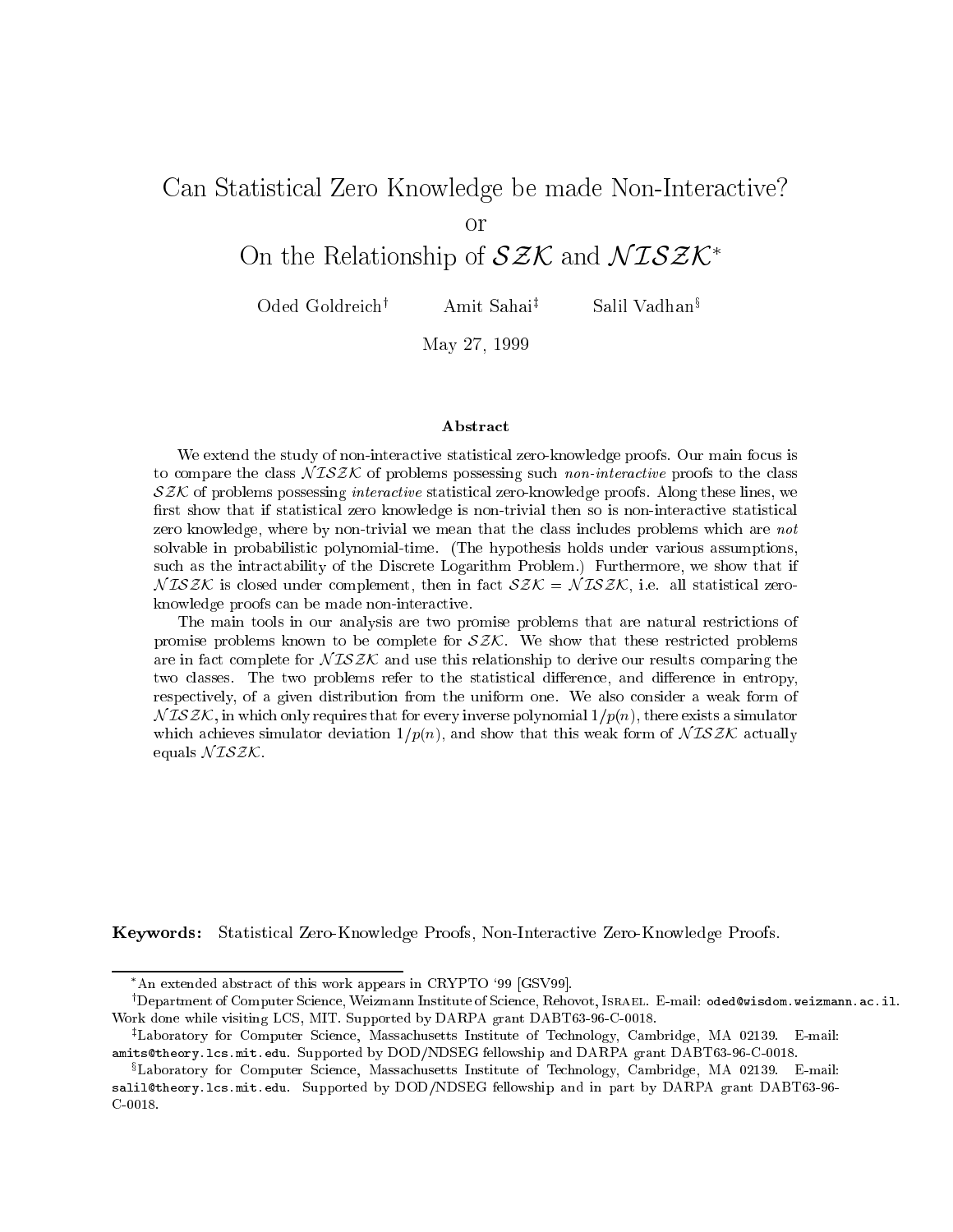## 1 Introduction

Zero-Knowledge proofs, introduced by Goldwasser, Micali and Rackoff [GMR89], are fascinating and extremely useful constructs. Their fascinating nature is due to their seemingly contradictory nature; they are both convincing and yet yield nothing beyond the validity of the assertion being proven. Their applicability in the domain of cryptography is vast; they are typically used to force malicious parties to behave according to a predetermined protocol (which requires parties to provide proofs of the correctness of their secret-based actions without revealing these secrets). Zeroknowledge proofs come in many flavors, and in this paper we focus on two parameters: The first parameter is the underlying *communication model*, and the second is the type of the zero-knowledge guarantee.

The communication model. When Goldwasser, Micali, and Rackoff proposed the definition of zero-knowledge proofs, it seemed that interaction was crucial to achieving zero knowledge  $-$  that the possibility of zero knowledge arose through the power of interaction. Indeed, it was not unexpected when  $[GO94]$  showed zero knowledge to be trivial (i.e., only exists for proofs of  $BPP$  statements) in the most straightforward non-interactive models. Surprisingly, however, Blum, Feldman, and Micali [BFM88], showed that by changing the model slightly, it is possible to achieve zero knowledge in a non-interactive setting (i.e. where only unidirectional communication can occur). Specically, they assume that both Prover and Verifier have access to a shared truly random string, called the reference string. Aside from this assumption, all communication consists of one message, the "proof," which is generated by the Prover (based on the assertion being proved and the reference string) and sent from the Prover to the Verifier.

Non-interactive zero-knowledge proofs, on top of being more communication-efficient by definition, have several applications not offered by ordinary interactive zero-knowledge proofs. They have been used, among other things, to build digital signature schemes secure against adaptive chosen message attack [BG89], public-key cryptosystems secure against chosen-ciphertext attack [NY90, DDN91], and non-malleable cryptosystems [DDN91].

The zero-knowledge guarantee. For ordinary *interactive* zero-knowledge proofs, the zeroknoweldege requirement is formulated by saying that the transcript of the Verifier's interaction with the Prover can be *simulated* by the Verifier itself. Similarly, for the non-interactive setting described above, the zero-knowledge condition is formulated by requiring that one can produce, knowing only the statement of the assertion, a random reference string along with a "proof" that works for the reference string. More precisely, we require that there exists an efficient procedure that on input a valid assertion produces a distribution which is \similar" to the joint distribution of random reference strings and proofs generated by the Prover. The key parameter is the interpretation of "similarity." Two notions have been commonly considered in the literature (cf., [GMR89, GMW91, For89, BDMP91, BR90]). Statistical zero know ledge requires that these distributions be statistically close (i.e., the statistical difference between them is negligible). Computational zero knowledge instead requires that these distributions are computationally indistinguishable (cf., [GM84, Yao82]). In this work, we focus on the stronger security requirement of statistical zero knowledge.

Since its introduction in [BFM88], most work on non-interactive zero knowledge has focused on the computational type (cf., [BFM88, DMP87, DMP88, BDMP91, FLS90, KP98]). With noninteractive statistical zero knowledge, the main objects of investigation have been the specific proof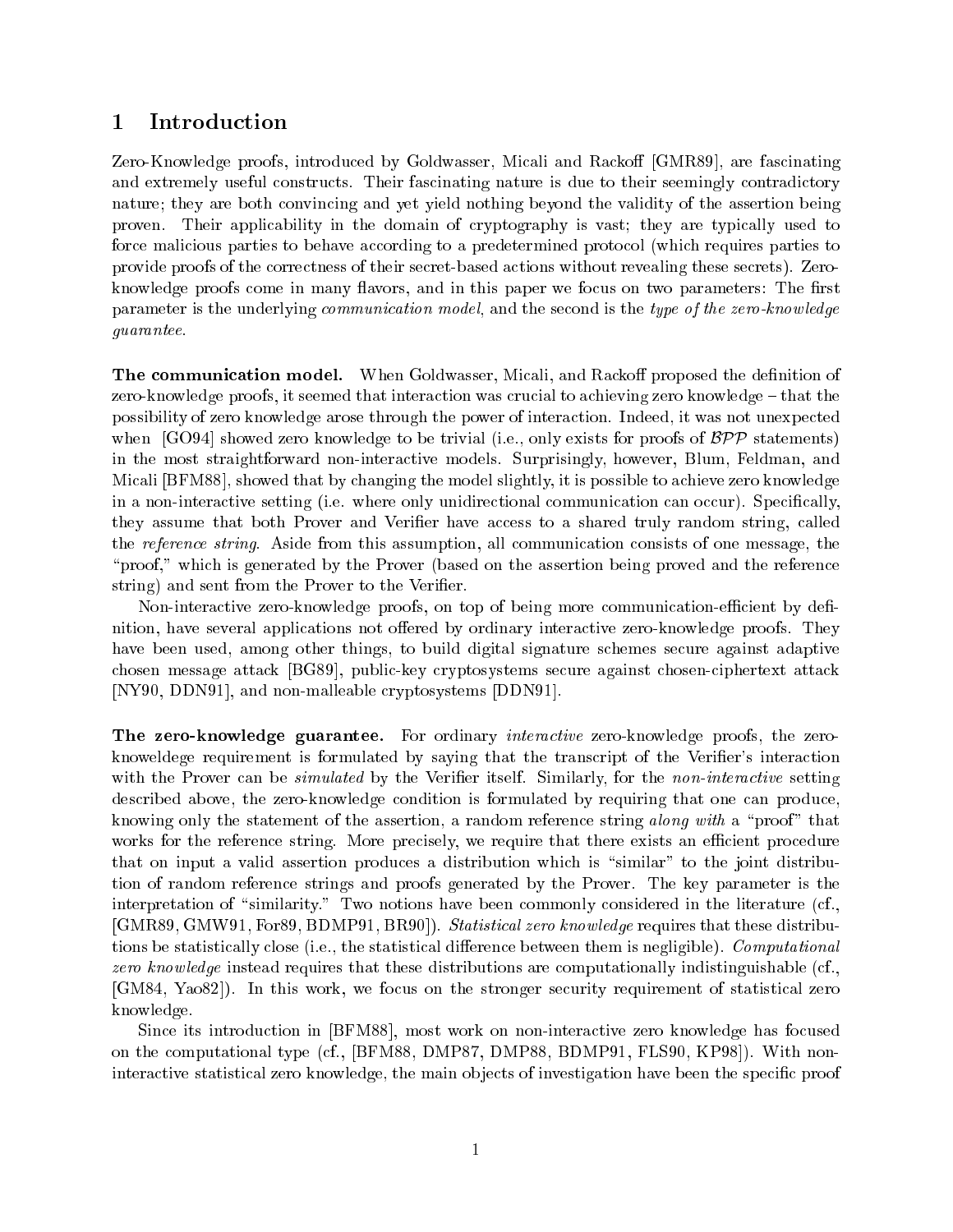system for Quadratic Nonresiduosity and variants [BDMP91, DDP94, DDP97].<sup>1</sup> Recently, De Santis et. al. [DDPY98] opened the door to a general study of non-interactive statistical zeroknowledge by snowing that it contains a complete (promise-) problem.

**Notation.** Throughout the paper,  $\mathcal{SZK}$  denotes the class of promise problems having statistical zero-knowledge interactive proof systems (defined in Appendix A), and  $NISZK$  denotes the class of promise problems having non-interactive statistical zero-knowledge proof systems (dened in Section 1.1).

#### Our Contribution.

In this work, we seek to understand what, if any, additional power interaction gives in the context of statistical zero knowledge. Thus, we continue the investigation of  $\mathcal{NISZK}$ , focusing on its relationship with  $\mathcal{SZK}$ . Our first result is that the non-triviality of  $\mathcal{SZK}$  implies non-triviality of  $NTSZK$ , where by non-trivial we mean that a class includes problems which are not solvable in probabilistic polynomial-time. The hypothesis holds under various assumptions, such as the intractability of Discrete Logarithm Problem [GK93] (or Quadratic Residuosity [GMR89] or Graph Isomorphism [GMW91]), but variants of these last two problems are already known to be in  $\mathcal{N} \mathcal{ISZK}$  [BDMP91, BR90]).

Furthermore, we show that if  $\sqrt{L}SZK$  is closed under complement, then in fact  $SZK =$  $NISZK$  - i.e., all statistical zero-knowledge proofs can be made non-interactive. We note that [DDPY98] have claimed that  $\sqrt{L}SZK$  is closed under complement (and OR), but these claims have been retracted [DDPY99].

We also show the equivalence of  $\mathcal{NISZK}$  with a variant in which the statistical zero knowledge requirement is weakened somewhat.

Complete Problems. Central to our methodology is the use of simple and natural complete problems to understand classes, such as  $SZK$  and  $NISZK$ , whose definitions are rather complicated. In particular, we exhibit two natural promise problems and prove that they are complete for  $N \text{I} S \text{Z} \mathcal{K}$ . The two problems refer to the "distance" (in two different senses) of a given distribution from the uniform one. These two problems are natural restrictions of two promise problems shown complete for  $\mathcal{SZK}$ , in [SV97] and [GV99], respectively. Indeed, our results about the relationship between  $\mathcal{SZK}$  and  $\mathcal{NISZK}$  come from relating the corresponding complete problems. This general theme of using completeness to simplify the study of a class, rather than as evidence for computational intractability (as is the traditional use of  $\mathcal{NP}$ -completeness), has been evidenced in a number of recent works (cf., [GMW91, LFKN90, Sha90, ALM+ 92, AS92]) and has been particularly useful in understanding statistical zero knowledge (cf., [SV97, SV99, DDPY98, GV99]).

#### 1.1 The non-interactive model

Let us recall the definition of a non-interactive statistical zero-knowledge proof system from [BDMP91].<sup>3</sup> We will adapt the definition to promise problems. Note that our definition will capture what

<sup>1</sup> The only exception is an unpublished manuscript of Bellare and Rogaway [BR90] who proved some basic results about non-interactive perfect zero-knowledge and showed a non-interactive perfect zero-knowledge proof for the language of graphs with trivial automorphism group.

<sup>-</sup>A promise problem 11 is a pair  $\mu = (n_{\rm FSS}, n_{\rm NO})$  of disjoint sets of strings, corresponding to yes and NO instances of a decision problem.

<sup>3</sup> Actually, only non-interactive perfect and computational zero-knowledge proofs were dened in [BDMP91]. The definition we are using, previously given in [BR90, DDPY98], is the natural non-interactive analogue of (interactive)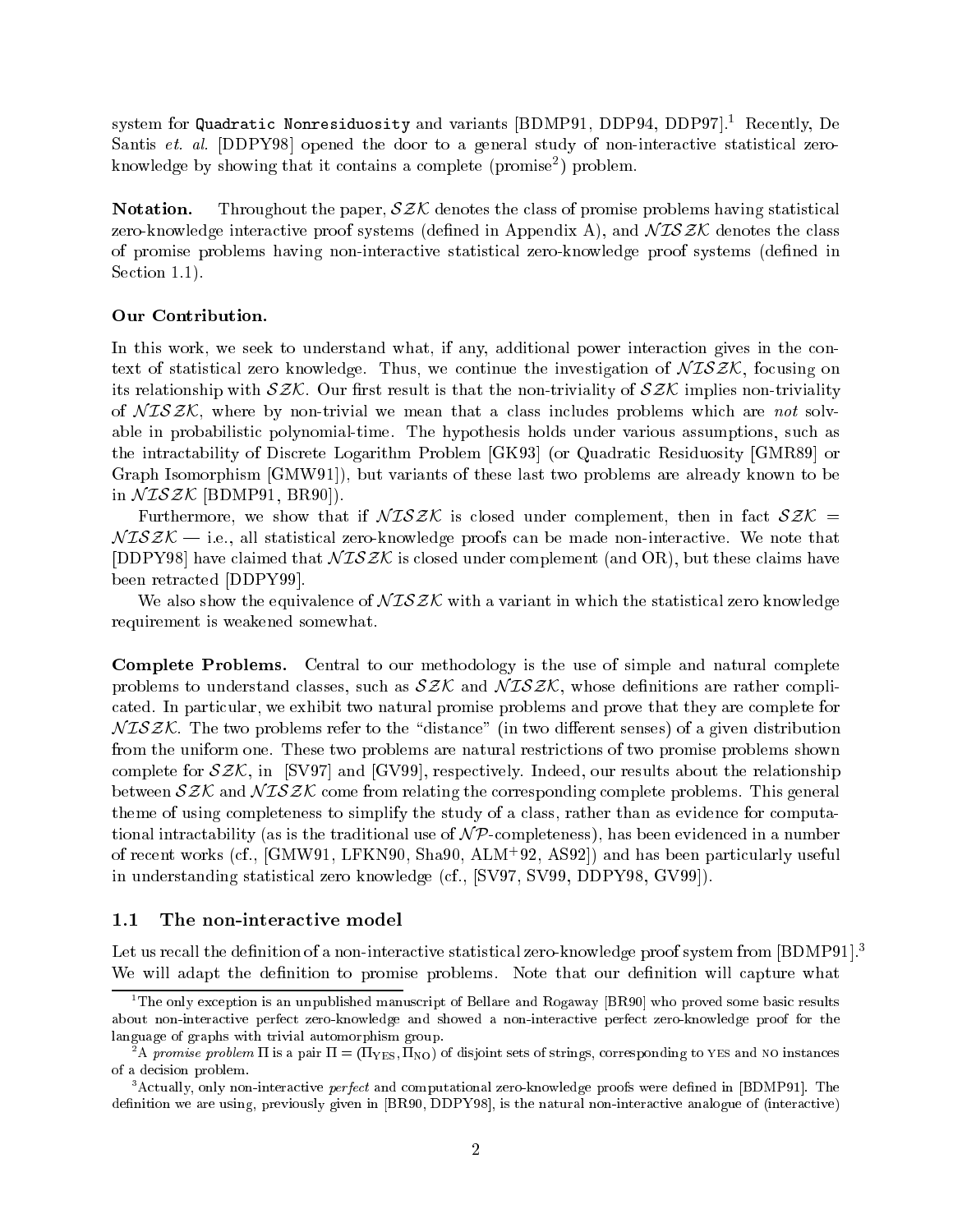[BDMP91] call a bounded proof system, in that each shared reference string can only be used once. In contrast to non-interactive *computational* zero knowledge (cf., [BDMP91, FLS90]), it is unknown whether every problem that has such a (bounded) non-interactive *statistical* zero-knowledge proof system also has one in which the shared reference string can be used an unbounded (polynomial) number of times.

A non-interactive statistical zero-knowledge proof system for a promise problem  $\Pi$  is defined by a triple of probabilistic machines  $P, V$ , and  $S$ , where V and S are polynomial-time and P is computationally unbounded, and a polynomial  $r(n)$  (which will give the size of the random *reference* string  $\sigma$ ), such that:

- 1. (Completeness:) For all  $x \in \Pi_{\text{YES}}$ , the probability that  $V(x, \sigma, P(x, \sigma))$  accepts is at least  $2/3.$
- 2. (Soundness:) For all  $x \in \Pi_{\text{NO}}$ , the probability that  $V(x, \sigma, P(x, \sigma))$  accepts is at most  $1/3$ .
- 3. (Zero Knowledge:) For all  $x \in \Pi_{\text{YES}}$ , the statistical deviation between the following two distributions is at most  $\beta(|x|)$ :
	- (A) Choose  $\sigma$  uniformly from {0, 1} wave, sample p from  $P(x, \sigma)$ , and output (p,  $\sigma$ ).
	- (B)  $S(x)$  (where the coins for S are chosen uniformly at random.)

where  $\rho(n)$  is a negligible function, termed the simulator deviation, and the probabilities in Conditions 1 and 2 are taken over the random coins of V and P, and the choice of  $\sigma$  uniformly from  $\{0,1\}$   $\rightarrow$   $\%$  . Note that non-interactive statistical zero knowledge is closed under parallel repetition, so the completeness and soundness errors (i.e. the probability of rejection (resp., acceptance) for YES (resp., NO) instances) can be made exponentially small in  $|x|$ .

We also define a weaker notion of zero knowledge, known as a *weak non-interactive statistical* zero-knowledge proof system, where we ask only that for every polynomial  $g(n)$ , there exists a probabilistic polynomial-time simulator Sg (whose running time may depend on g), such that the simulator deviation as defined above is at most  $1/g(|x|)$ . This is the natural analogue of a notion defined in the interactive setting for statistical zero knowledge [DOY97] as well as concurrent zero knowledge [DNS98].

The class of promise problems that possess non-interactive statistical zero-knowledge proof systems is denoted  $N \mathcal{ISZK}$ , and we denote by weak- $N \mathcal{ISZK}$  the class of promise problems that possess weak non-interactive statistical zero-knowledge proof systems. Note that by denition,  $NISZK \subset weak\text{-}NISZK$ . De Santis *et. al.* [DDPY98] recently began a general investigation of the class  $NISZK$ . They introduced a promise problem, called Image Density, and claimed that is complete for  $\widehat{\mathcal{NISZK}}$  and that the latter class is closed under OR and complement. We were able to verify that some variants of Image Density are  $\mathcal{NISZK}$ -complete, and indeed the ideas used towards this goal are important to our work. However, they have retracted their claims that  $NISZK$  is closed under OR and complement [DDPY99].

In this paper, in addition to examining  $N \mathcal{I} S \mathcal{Z} \mathcal{K}$  on its own, we also consider the relationship non-interactive statistical zero-knowledge proofs have with interactive statistical zero-knowledge proofs. In the context of interactive zero-knowledge proofs, another issue that arises in the zeroknowledge condition is the behavior of the verifier. The general definition of zero knowledge requires that the zero-knowledge requirement hold for any probabilistic polynomial-time verier. A

statistical zero knowledge [GMR89].

Recall that a function is *nequigible* if it is eventually less than  $1/q(n)$  for any polynomial  $q$ .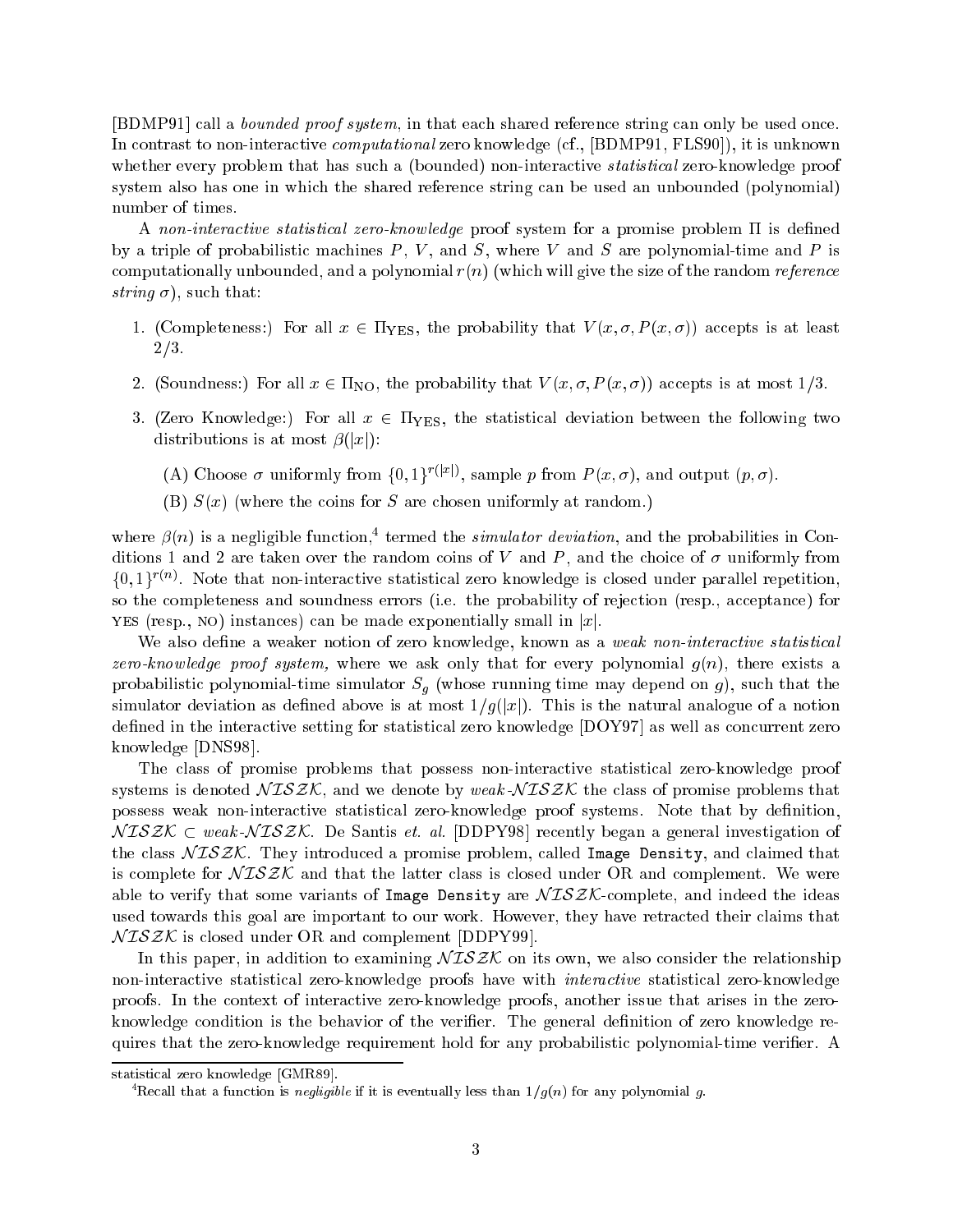weaker requirement, called *honest-verifier zero knowledge*, requires the zero-knowledge condition to hold only if the verifier behaves honestly. However, it is known that these two conditions are equivalent for statistical zero knowledge, in the sense that every statistical zero-knowledge proof against the honest verifier can be transformed into one that is statistical zero knowledge against any verifier [GSV98]. Thus, we write  $\mathcal{SZK}$  for the class of promise problems possessing statistical zero-knowledge proofs (against any polynomial-time verifier or, equivalently, against just the honest verifier).

Note that in the case of non-interactive zero knowledge, the issue of honest verifiers does not arise since the verifier does not interact with the prover. Also, note that we can always transform a non-interactive zero-knowledge proof into an honest verier zero-knowledge proof, since we could have the honest verifier supply a random string which can replace the common reference string required for non-interactive zero knowledge. That is,  $NISZK \subset SZK$  (recalling the equivalence of  $\mathcal{SZK}$  with honest-verifier  $\mathcal{SZK}$ ).

#### 1.2 Our Results

The primary tools we use in our investigation are promise problems that are complete for  $\mathcal{SZK}$ or  $NTSZK$ . In [SV97], a promise problem called Statistical Difference (SD) was introduced and proved complete for  $\mathcal{SZK}$ , providing the first completeness result for  $\mathcal{SZK}$ . Recently, it was shown in [GV99] that another natural problem, called Entropy Difference (ED), is complete for  $SZK$  as well. In this work, we show that "one-sided" versions of these problems, which we call Statistical Difference from Uniform (SDU) and Entropy Approximation (EA), are complete for  $NISZK$ . To define these problems more precisely, we first recall that that *statistical difference* between two random variables X and Y on a finite set D, denoted  $\Delta(X, Y)$ , is defined to be

$$
\Delta(X, Y) \stackrel{\text{def}}{=} \max_{S \subset D} |\Pr[X \in S] - \Pr[Y \in S]| = \frac{1}{2} \cdot \sum_{\alpha} |\Pr[X = \alpha] - \Pr[Y = \alpha]|.
$$

All the promise problems we consider involve distributions which are encoded by circuits which sample from them. That is, if  $A$  is a circuit mapping  $\{0,1\}^m$  to  $\{0,1\}^m$ , we identify  $A$  with the probability distribution induced on  $\{0,1\}^n$  by feeding  $X$  the uniform distribution on  $\{0,1\}^n$ . Since circuits can be evaluated in time polynomial in their size, yet are rich enough to encode general (e.g., Turing machine) computations, they effectively capture the notion of an "efficiently sampleable distribution."

**Definition 1.1** (Problems involving statistical difference): The promise problem Statistical Difference, denoted  $SD = (SD_{YES}, SD_{NO})$ , consists of

$$
SD_{YES} \stackrel{\text{def}}{=} \{ (X, Y) : \Delta(X, Y) < 1/3 \}
$$
\n
$$
SD_{NO} \stackrel{\text{def}}{=} \{ (X, Y) : \Delta(X, Y) > 2/3 \}
$$

where  $X$  and  $Y$  are distributions encoded as circuits which sample from them. The promise problem Statistical Difference from Uniform,  $denoted SDU = (SDU_{YES}, SDU_{NO})$ , consists of

$$
\begin{array}{rcl}\n\text{SDU}_{\text{YES}} & \stackrel{\text{def}}{=} & \{X:\Delta(X,\,U) < 1/n\} \\
\text{SDU}_{\text{NO}} & \stackrel{\text{def}}{=} & \{X:\Delta(X,\,U) > 1 - 1/n\}\n\end{array}
$$

where  $X$  is a distribution encoded as a circuit outputting n bits, and  $U$  is the uniform distribution on n bits.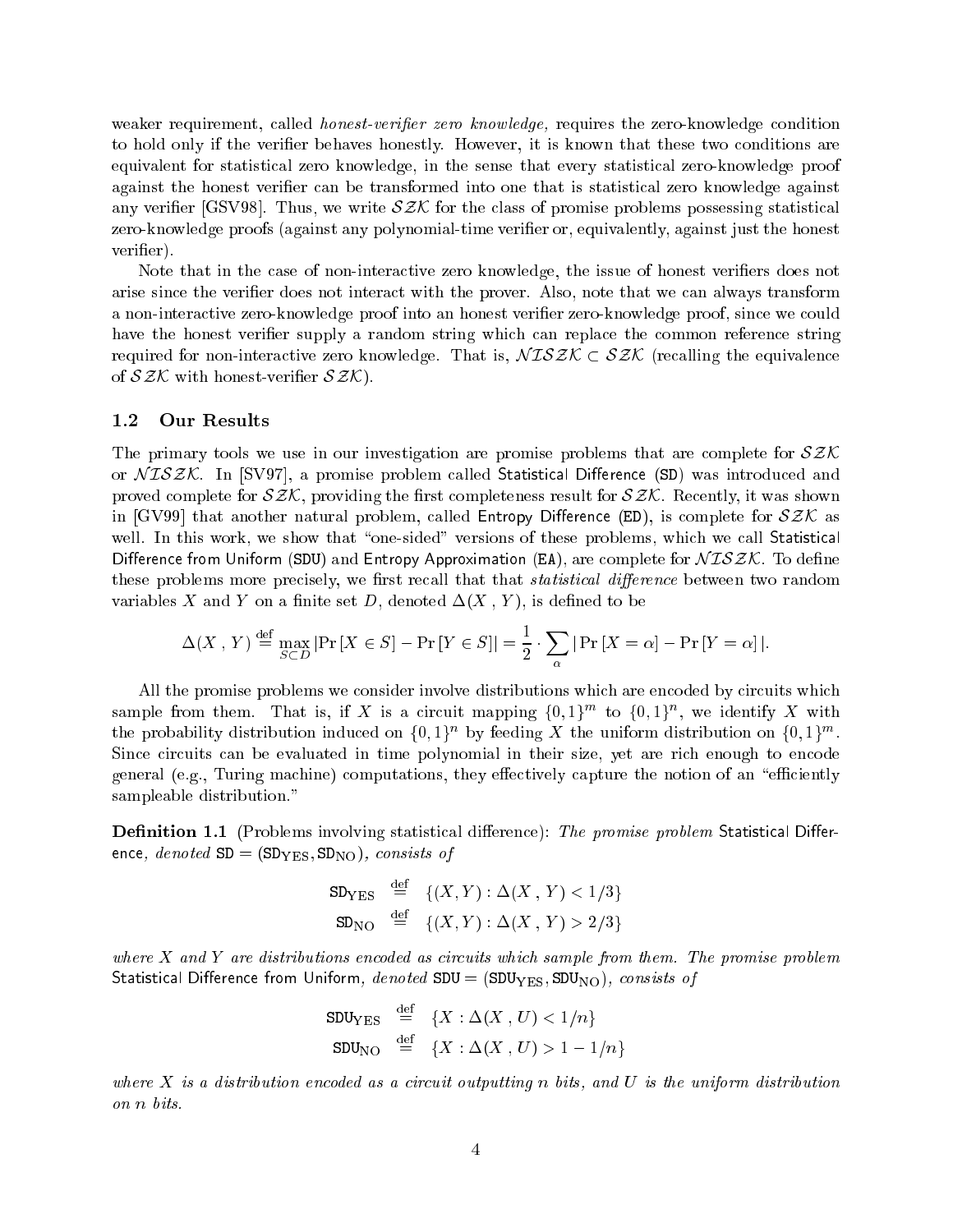For the two problems related to entropy, we recall that the (Shannon) entropy of a random variable X, denoted  $H(X)$ , is defined as

$$
H(X) \stackrel{\text{def}}{=} \sum_{\alpha} Pr[X = \alpha] \cdot log_2(1/Pr[X = \alpha])
$$

**Definition 1.2** (Problems involving entropy): The promise problem Entropy Difference, denoted  $ED = (ED_{YES}, ED_{NO})$ , consists of

$$
\begin{array}{rcl}\n\text{ED}_{\text{YES}} & \stackrel{\text{def}}{=} & \{(X, Y) : \text{H}(X) > \text{H}(Y) + 1\} \\
\text{ED}_{\text{NO}} & \stackrel{\text{def}}{=} & \{(X, Y) : \text{H}(Y) > \text{H}(X) + 1\}\n\end{array}
$$

The promise problem Entropy Approximation, denoted  $EA = (EA<sub>YES</sub>, EA<sub>NO</sub>)$ , consists of

$$
\begin{array}{rcl}\n\mathsf{EA}_{\text{YES}} & \stackrel{\text{def}}{=} & \{ (X, k) : \text{H}(X) > k + 1 \} \\
\mathsf{EA}_{\text{NO}} & \stackrel{\text{def}}{=} & \{ (X, k) : \text{H}(X) < k - 1 \} \\
\end{array}
$$

In these problems,  $k$  is a positive integer and  $X$  and  $Y$  are distributions encoded as circuits which sample from them.

Our first theorem, which is the starting point for our other results, is:

**Theorem 1.3** (EA and SDU are  $NISZK$ -complete) The promise problems EA and SDU are complete for  $NISZK$ . That is, EA, SDU  $\in NISZK$  and for every promise problem  $\Pi \in NISZK$ , there is a polynomial-time Karp (many-one) reduction from  $\Pi$  to EA and another from  $\Pi$  to SDU.

From the proof of this theorem, we also obtain a method for transforming weak non-interactive statistical zero knowledge proofs into standard ones.

Theorem 1.4 weak- $NISZK = NISZK$ .

Armed with our complete problems, we then begin the work of comparing  $SZK$  and  $NISZK$ . First we show that the non-triviality of  $\sqrt{L} \mathcal{S} \mathcal{Z} \mathcal{K}$  is equivalant to the non-triviality of  $\mathcal{S} \mathcal{Z} \mathcal{K}$ . This is shown by giving a Cook reduction from ED to EA.

**Theorem 1.5** (non-triviality of  $NISZK$ )  $SZK \neq BPP \Longleftrightarrow NISZK \neq BPP$ .

In this theorem (and throughout the paper),  $BPP$  denotes the class of promise problems solvable in probabilistic polynomial time.

In fact, it turns out that the type of Cook reduction we use is a special one, and by examining it further, we are able to shed more light on the  $SZK$  vs.  $NISZK$  question. Specifically, we observe that the reduction we give from ED to EA is an  $AC^-$  truth-table reduction. That is, it is a nonadaptive Cook reduction in which the postprocessing is done in  $AC^+$ . (Formal definitions are given in Section 5.2.) Further, we can prove that if  $NTSZK$  is closed under complement. then  $N$   $L$ 3 $\mathcal{Z}$ N is closed under  $\mathcal{A}C^+$  truth-table reductions. Thus we deduce that  $N$   $L$ 3 $\mathcal{Z}$ N being closed under complement implies that  $NISZK = SZK$ . In fact, we can show that closure under complement and a number of other natural conditions are equivalent to  $SZK = NISZK$ :

**Theorem 1.6** (conditions for  $\mathcal{SZK} = \mathcal{NISZK}$ ) The following are equivalent: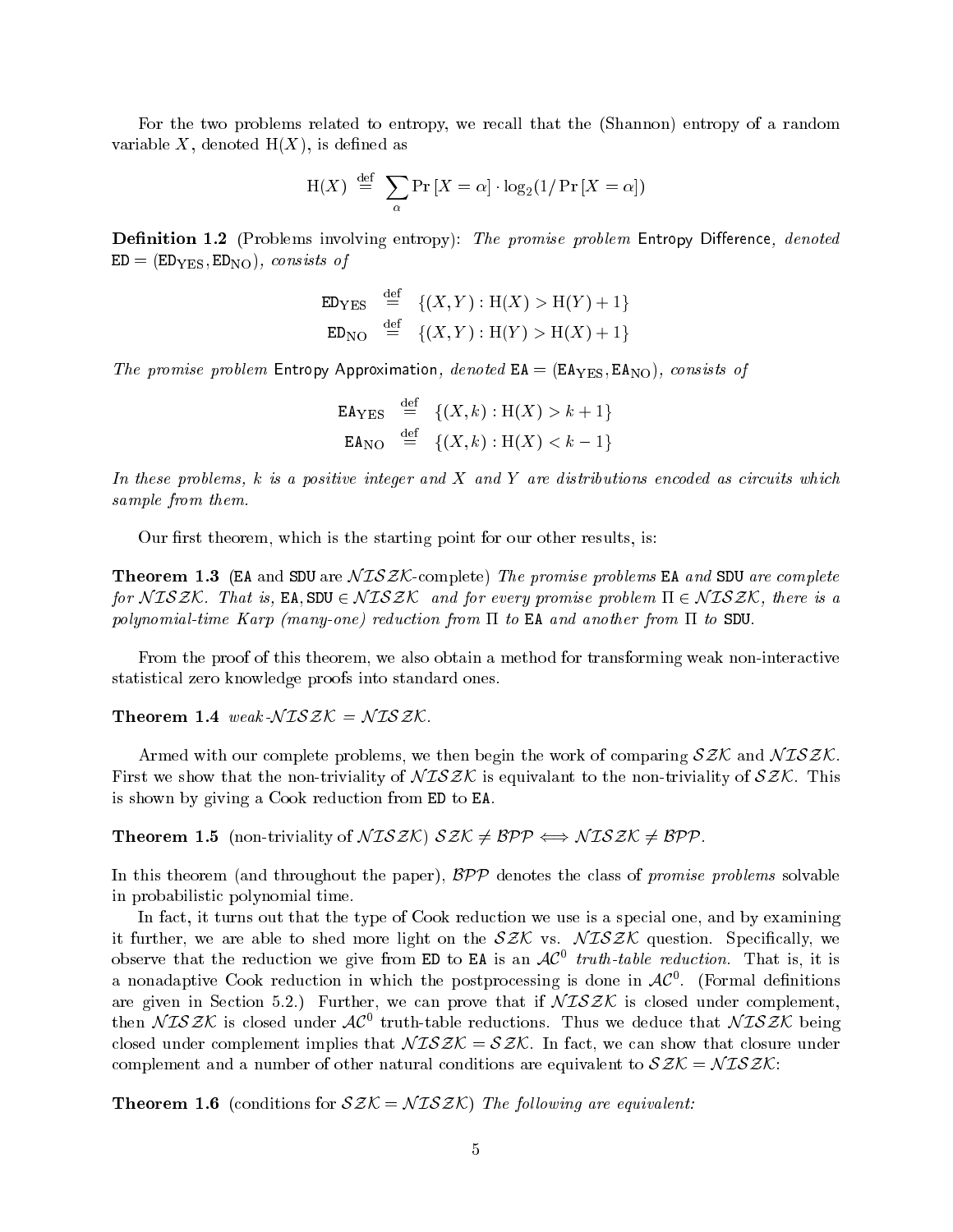1.  $SZK = NISZK$ .

- 2. NISZK is closed under complement.
- 3.  $N$  LS  $\mathcal{Z}$ N is closed under  $N$ C<sup>-</sup> truth-table reductions.
- 4. ED (resp., SD) Karp-reduces to EA (resp., SDU). ("general versions reduce to one-sided ones")
- 5. EA ( $resp.,$  SDU) Karp-reduces to its complement. ("one-sided versions reduce to their complements")

Theorem 1.6 can be interpreted as saying that if  $\mathcal{NISZK}$  has a relatively weak closure property (closure under complement), then the class is surprisingly rich (equals  $SZK$ ) and has a much  $\,$ stronger closure property (closure under  $N$ C $^{-}$  truth-table reductions.) At first, it might seem implausible that a class like  $NISZK$  with such an assymetric definition would be closed under complement. But  $\mathcal{SZK}$ , which has a similarly assymetric definition, is known to be closed under complement [Oka96]. In light of this, the closure of  $\mathcal{NISIK}$  under complement would not be quite as unexpected, and Theorem 1.6 illustrates that proving it would have wider consequences.

The last two conditions in Theorem 1.6 show that these questions about non-interactive versus interactive statistical zero-knowledge proofs are actually equivalent to basic questions about relationships between natural computational problems whose definitions have no a *priori* relationship to zero-knowledge proofs.

The equality of  $SZK$  and  $NISZK$  has interesting consequences not just for  $NISZK$ , but also for  $SZK$ . Currently, the best known generic protocol for  $SZK$  (against cheating verifiers, making no computational assumptions) requires a polynomial number of rounds [Oka96, GSV98].5 For  $N \text{ISZK}$ , however, by [DGW94], it is known that every problem in  $N \text{ISZK}$  has a constant round statistical zero-knowledge proof system (against general, cheating veriers) with inverse polynomial soundness error. Whether every problem in  $SZK$  has such a proof system is still an open question, which would be resolved in the positive if  $SZK = NISZK$ .

#### 1.3 A wider perspective

The study of non-interactive *statistical* (rather than *computational*) zero-knowledge proofs may be of interest for two reasons. Firstly, statistical zero-knowledge proofs provide an almost absolute level of security, whereas computational zero-knowledge proofs only provide security relative to computational abilities (and typically under complexity theoretic assumptions). Secondly, by analogy from the study of zero-knowledge *interactive* proofs, we believe that techniques developed for the "cleaner" statistical model can be applied or augmented to yield results for computational zero-knowledge: The proof that one-way functions are necessary for  $\mathcal{SZK}$  to be non-trivial  $[Ost91]$ was later generalized to  $\mathcal{ZK}$  [OW93]. More recently, the transformations of honest-verifier zero knowledge to general zero knowledge, presented in [Dam94, DGW94, DGOW95, GSV98], apply both to statistical and computational zero knowledge (whereas the original motivation was the study of statistical zero knowledge). It is our hope that the current study of  $NISZK$  will eventually lead to a better understanding of  $\mathcal{NICZK}$ , where there are still important open questions such as the minimal conditions under which  $\mathcal{NP}$  has  $\mathcal{NICZK}$  proofs.

Under the assumption that the Discrete Logarithm is hard, however, there is a constant round, cheating verifier SZK proof system with inverse polynomial soundness error for all of SZK [Oka96, BMO90].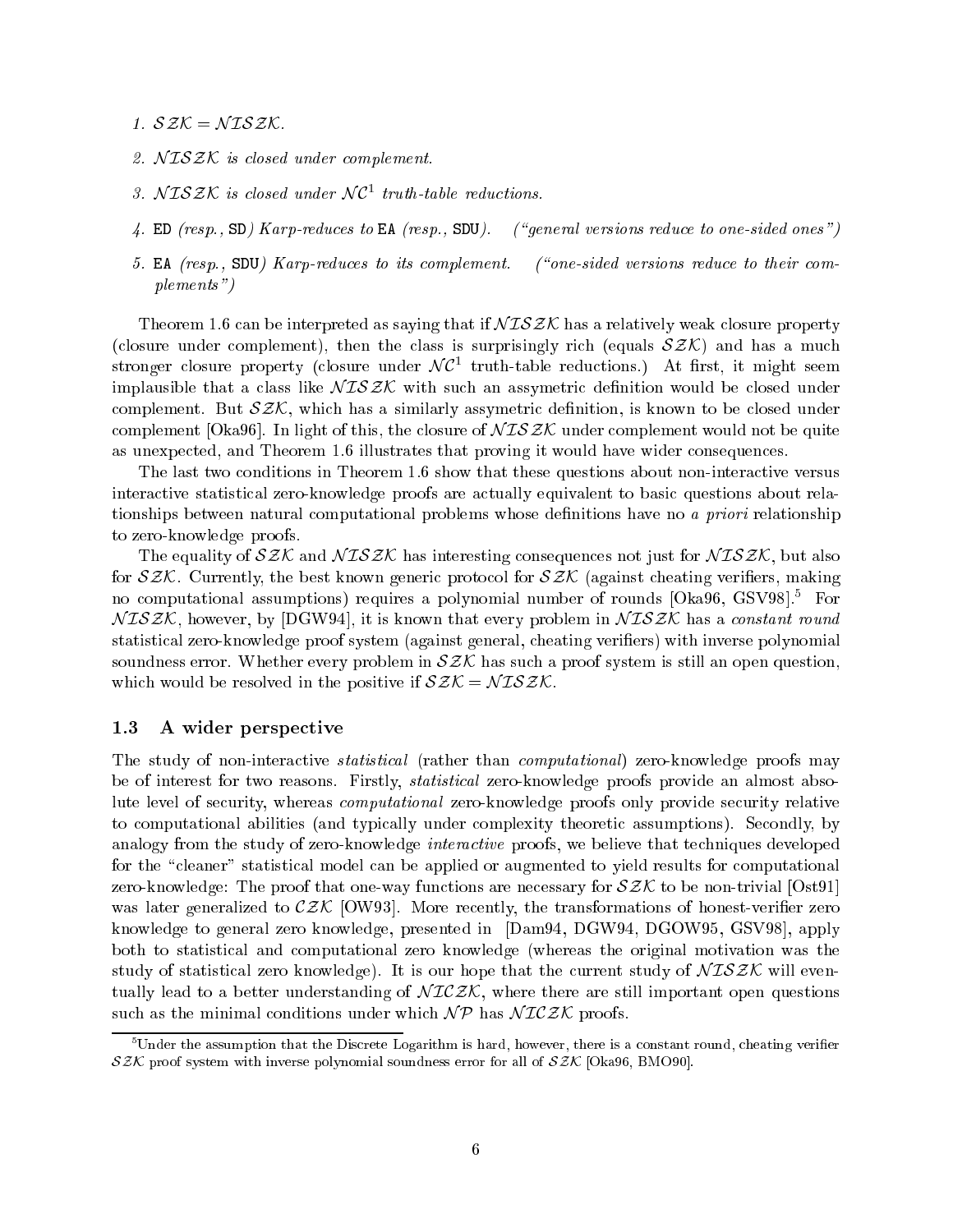## 2 Preliminaries

Recall that a promise problem  $\Pi$  is a pair  $\Pi = (\Pi_{\text{YES}}, \Pi_{\text{NO}})$  of disjoint sets of strings, corresponding to the following decision problem: Given a string  $x \in \Pi_{\text{YES}} \cup \Pi_{\text{NO}}$ , decide whether it is in  $\Pi_{\text{YES}}$ (i.e. is a yes instance) or in  $\Pi_{NO}$  (i.e. is a NO instance). A string in  $\Pi_{YES} \cup \Pi_{NO}$  is said to satisfy the promise, and all other strings are said to *violate the promise*. A function f is said to be a  $Karp$ (or polynomial-time many-one) reduction from a promise problem  $\Pi$  to a promise problem  $\Gamma$  if f is polynomial-time computable,  $x \in \Pi_{\text{YES}} \Rightarrow f(x) \in \Gamma_{\text{YES}}$ , and  $x \in \Pi_{\text{NO}} \Rightarrow f(x) \in \Gamma_{\text{NO}}$ . If such a reduction exists, we write  $\Pi \leq_{\text{Karp}} \Gamma$ .

Recall that all the promise problems we are considering involve distributions which are encoded by circuits which sample from them. That is, if A is a circuit mapping  $\{0,1\}^{\cdots}$  to  $\{0,1\}^{\cdots}$ , we identify  $\Lambda$  with the probability distribution induced on  $\{0,1\}^n$  by feeding  $\Lambda$  the uniform distribution on  $\{0, 1\}^m$ . The support of  $X$  is the set of strings in  $\{0, 1\}^m$  which have nonzero probability under  $X$ , i.e.  $\{y \in \{0,1\}^n : \exists t \in \{0,1\}^n \text{ s.t. } A(t) = y\}$ . For any distribution  $A$  on a set D, we write  $\otimes^n A$ to denote the distribution on  $D^+$  consisting of k *independent* copies of  $\Lambda$ .

## 3 EA is in  $NTSZK$

In this section, we show that EA has a non-interactive statistical zero-knowledge proof system. The proof is given in Subsection 3.1, assuming a certain lemma (Lemma 3.2). Subsections 3.2 to 3.4 are devoted to the proof Lemma 3.2, which is technically somehwat involved. Therefore, the reader is encouraged to read only Subsection 3.1 from this section on first reading.

#### 3.1 The proof system

Our aim in this section is the prove the following:

**Lemma 3.1** EA  $\in NISZK$ . Moreover, there is a non-interactive statistical zero-knowledge proof system for EA in which the completeness error, soundness error, and simulator deviation are all  $exponential$  vanishing (specificatly  $2$  ), where s is the length of the input).

The transformation given by the following lemma (proved in Subsection 3.4) will be applied at the start of the proof system:

**Lemma 3.2** There is a polynomial-time computable function that takes an instance  $(X, k)$  of EA and a parameter  $s$  (in unary) and produces a aistribution  $\boldsymbol{\mathrm{z}}$  on  $\{\mathtt{0},\mathtt{1}\}^*$  (encoded by a circuit which samples from it) such that

- 1. If  $\Pi(X) \geq \kappa + 1$ , then  $Z$  has statistical afflerence at most  $Z$  = from the uniform aistribution  $\mathit{on}$   $\{0,1\}$ , and
- 2. If  $\mathbf{H}(\mathbf{A}) \leq \kappa = 1$ , then the support of  $\mathbf{Z}$  is at most a  $\mathbf{Z}$  -fraction of  $\{0,1\}$ .

Lemma 3.2 essentially transforms an instance of Entropy Approximation into an instance of Image Density, the complete problem of [DDPY98]. Given this transformation, it is straightforward to give a noninteractive statistical zero-knowledge proof system for EA: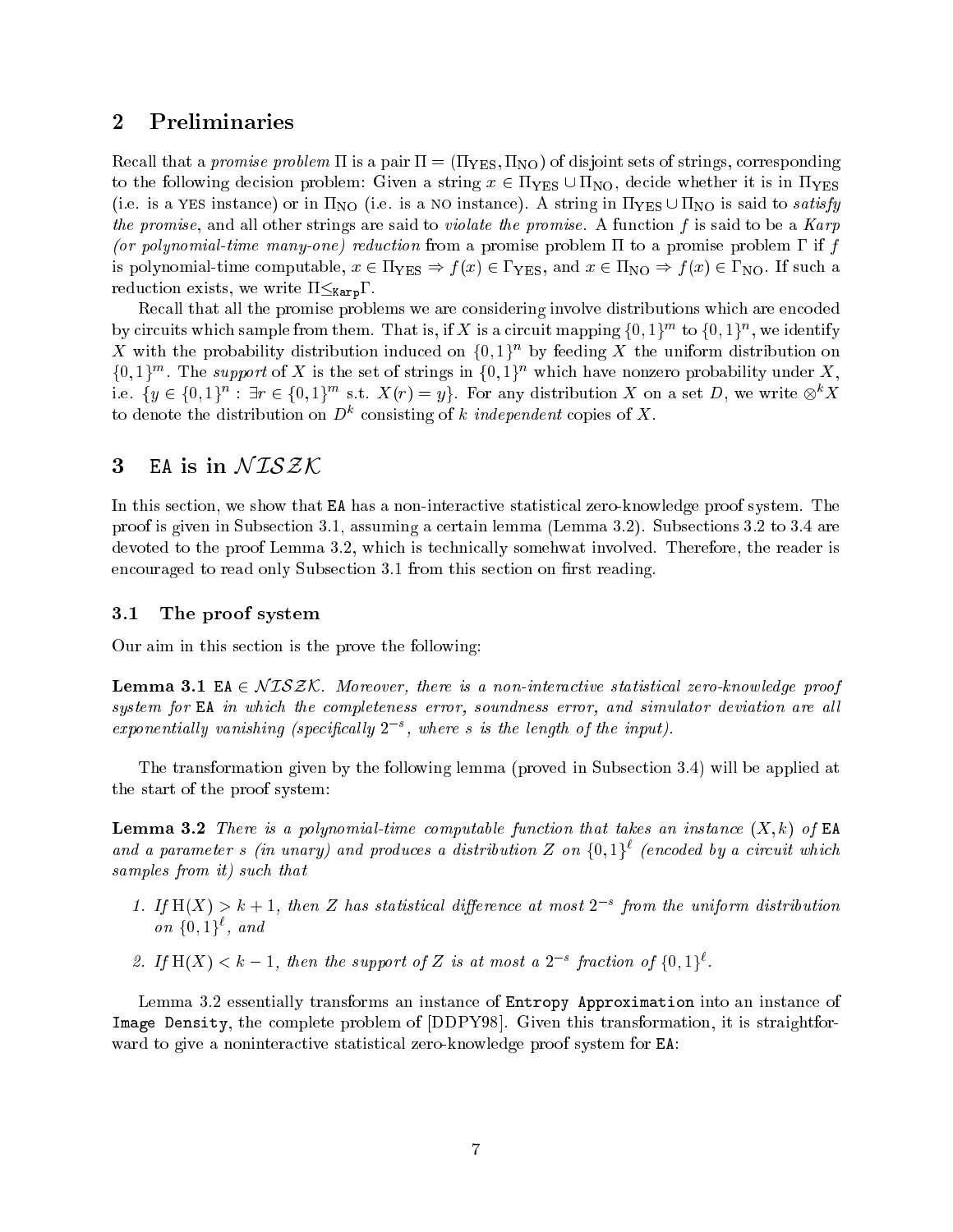#### Non-interactive proof system for EA, on input  $(X, k)$

- 1. Let Z be the distribution on  $\{0, 1\}^*$  obtained from  $(A, \kappa)$  as in Lemma 3.2 taking s to be the total description length of  $(X, \kappa)$  in bits. Let  $\sigma \in \{0, 1\}^{\times}$  be the reference string.
- 2. P selects r uniformly among  $\{r : \angle(r) = \sigma\}$  and sends r to V.
- 3. V accept if  $Z(r) = \sigma$  and rejects otherwise.

It is immediate from Lemma 3.2 that the completeness error and soundness error of this proof  $s$ ystem are  $z$   $\,$  . For zero-knowledgeness, we consider the following probabilistic polynomial-time simulator:

#### Simulator for EA proof system, on input  $(X, k)$

- 1. Let Z be obtained from  $(X, k)$  as in the proof system.
- 2. Select an input r to Z uniformly at random and let  $\sigma = Z(r)$ .
- 3. Output  $(\sigma, r)$ .

It follows from Part 1 of Lemma 3.2 that this simulator has statistical difference at most  $2^{-s}$ from the distribution of transcripts of  $(P, V)$ . Thus, assuming Lemma 3.2, we have established Lemma 3.1. In fact, we need not require that s be the length of  $(X, k)$ . Instead, s can be taken to be an arbitrary security parameter, and the completeness, soundness, and simulation error will be exponentially small in s, while the running time of the protocol only depends polynomially on s. We can use this to prove the following, which will be useful to us later.

**Proposition 3.3** If any promise problem  $\Pi$  reduces to EA by a Karp (i.e. many-one) reduction (even if it is length-reducing), then  $\Pi \in \mathcal{NISZK}$ .

**Proof:** A noninteractive statistical zero-knowledge proof system for  $\Pi$  can be given as follows: On an instance x of  $\Pi$ , both parties compute the image  $(X, k)$  of x under the reduction  $\Pi \leq_{\text{Karp}} E \Lambda$  and execute the proof system for EA on  $(X, k)$ , except that we take s to be the length of x. Hence, the completeness and soundness errors and simulator deviation of this proof system are exponentially small in |x| (rather than  $|(X, k)|$  which could be shorter than x). **The Co** 

#### 3.2 Flat distributions and the Leftover Hash Lemma

Here we discuss some standard notions and techniques that will be useful in the proof of Lemma 3.2. We use the clean formulations of these tools given in  $[GV99]$ . A distribution X is called flat if all strings in the support of  $X$  have the same probability. Notice that if  $X$  is flat, then by the definition of entropy,  $Pr[\bar{X} = x] = Z$  for every x in the support of  $\bar{X}$ . We quantify deviation from flatness as follows:

**Definition 3.4** (heavy, light and typical elements): Let X be a distribution, x an element possibly in its support, and  $\Delta$  a positive real number. We say that x is  $\Delta$ -heavy (resp.,  $\Delta$ -light) if  $\Pr |X = x| \geq 2 + \epsilon$  is exp.,  $\Pr |X = x| \leq 2 + \epsilon$  is equivalently we say that x is  $\Delta$ -typical.

A natural relaxed definition of flatness follows. The definition links the amount of slackness allowed in "typical" elements with the probability mass assigned to non-typical elements.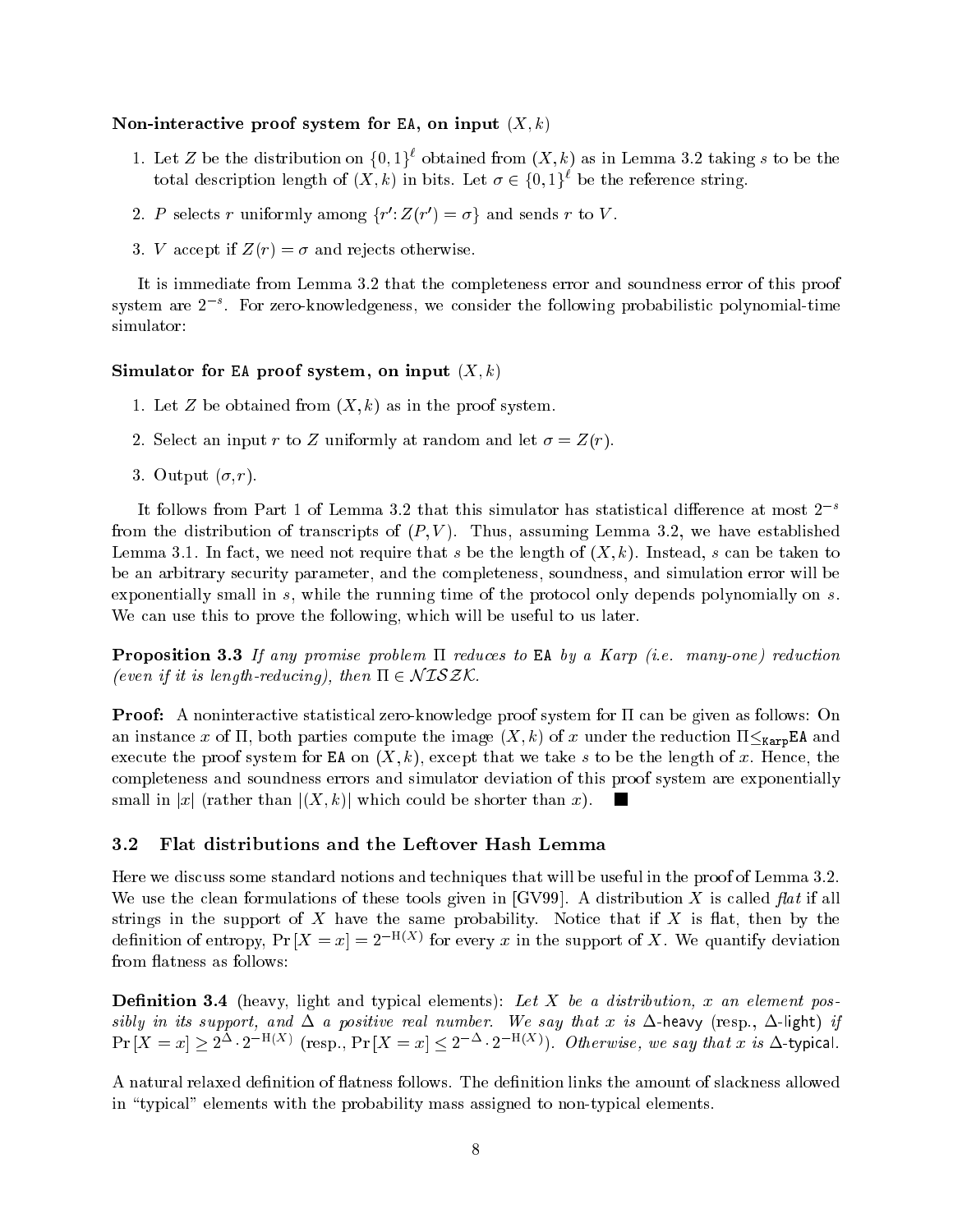**Definition 3.5** (flat distributions): A distribution X is called  $\Delta$ -flat if for every  $t > 0$ , the probability that an element chosen from X is t  $\Delta$ -typical is at least  $1 - 2^{-t}$  +1.

By straightforward application of Hoefding Inequality (cf., Appendix C), we have

**Lemma 3.6** (nattening lemma): Let  $\Lambda$  be a assiribution,  $\kappa$  a positive integer, and  $\otimes^{\cdot} \Lambda$  denote the distribution composed of k independent copies of  $X$ . Suppose that for all  $x$  in the support of  $X$ it holds that  $Pr[X = x] > 2^{-m}$ . Then  $\otimes^k X$  is  $\sqrt{k} \cdot m$ -flat.

The key point is that the entropy of  $\otimes^{\cdot} \Lambda$  grows linearly with k, whereas its deviation from flatness grows significantly slower (i.e., linear in  $\sqrt{k}$ ) as a function of k. Note that if X is a distribution defined by a circuit with  $\ell$  input gates, then Pr  $|X| = x| \geq 2$  for all x in the support of  $X$ , so the conclusion of Lemma 3.6 holds with  $m = \ell$ . The other main tool we will use is:

**Lemma 3.7** (Leftover Hash Lemma [ILL89]) Let  $H$  be a 2-universal family of hash functions mapping a domain  $D$  to a range  $R$ . Suppose  $X$  is a distribution on  $D$  such that with probability at least  $1 - \delta$  over x selected from X,  $\Pr[X = x] \leq \varepsilon/|R|$ . Then the statistical difference between the following two alstributions is at most  $O(\delta + \varepsilon^{-1})$ :

- (A) Choose h uniformly from  $\mathcal H$  and x according to X. Output  $(h, h(x))$ .
- (B) Choose h uniformly from  $H$  and y uniformly from  $R$ . Output  $(h, y)$ .

In particular, notice that if X is a  $\Delta$ -flat distribution, then for any parameters s,  $t > 0$ , X satisfies the hypothesis of the Leftover Hash Lemma with  $|R| = 2^{\ln(A) - \iota \Delta - s}$ ,  $\delta = 2^{-\iota + 1}$ , and  $\varepsilon = 2$  . As we will be applying Lemma 3.7 to sets of strings, we define, for any pair of positive integers a and b, Ha;b to be one of the standard 2-universal families of hash functions mapping  $\{0, 1\}$  to  $\{0, 1\}$  (e.g., anime Gr(2)-inicar transformations).

#### 3.3 Overview of Lemma 3.2

The transformation proceeds in four stages, which are roughly described below:

- 1. Let  $\Lambda$  consist of many copies of  $\Lambda$  so that the entropy gap between yes and no instances increases, and the distribution becomes quite flat relative to its entropy.
- $\Delta$ . Hash  $\Delta$  so that yes instances become close to the uniform distribution while no instances have much smaller entropy than the uniform distribution. That is, let Y be of the form  $(n, n(\Delta^-))$ , where h is uniformly distributed in a 2-universal family with appropriate parameters.
- $\beta$ . Let  $Y$  -consist of many copies of  $Y$  so that for NO instances, the entropy deficiency (as compared to the uniform distribution) becomes large and yet  $\chi$  -becomes quite flat relative to its entropy; while yes instances remain close to uniform.
- 4. Hash the *inputs* to Y so that NO instances have small support (rather than just small entropy), while keeping yes instances close to uniform. That is, let  $Z$  be of the form  $(Y, h, h(T))$ where h is uniformly distributed in a 2-universal family with appropriate parameters.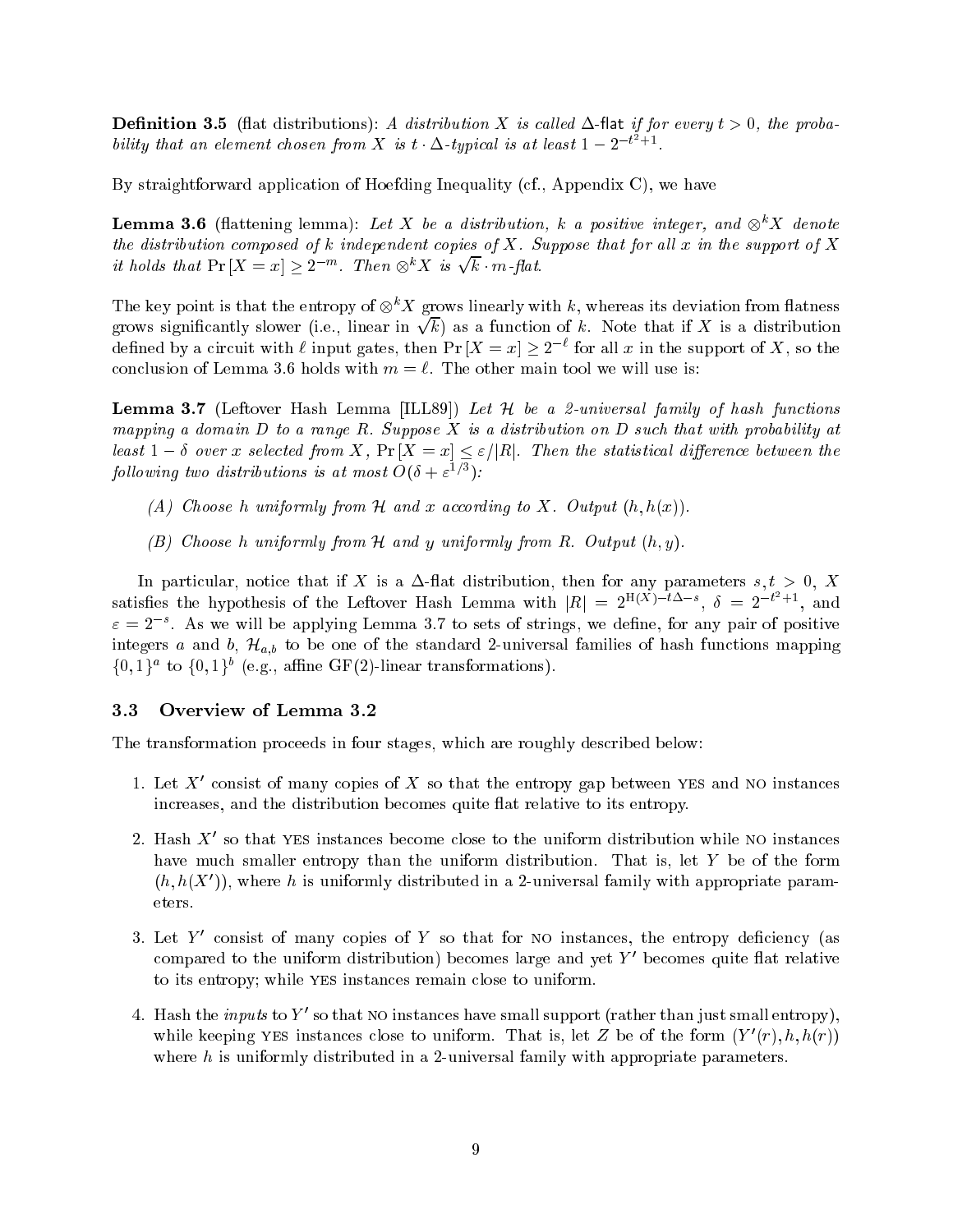#### 3.4 Proof of Lemma 3.2

Let  $(X, k)$  be an instance of EA, let m (resp., n) denote the number of input and output gates to X, and let s be the extra parameter in the transformation. By increasing s if necessary, we may assume that s is greater than the total description length of  $(X, k)$ . Thus, all the intermediate circuits we build will be of size poly(s). Also note that it suffices for the transformation to achieve error parameters just  $2^{-(\gamma + \gamma)}$  rather than  $2^{(\gamma)}$ , as this can be compensated for by first increasing  $s$ by a linear factor.

Many copies I. The first step is to take many copies of each distribution; this has the effect of increasing the entropy gap between YES and NO instances relative to  $X$ 's deviation from flatness. Namely, let  $q = 4sm^2$  and let  $A^1 = \otimes^2 A^1$  (i.e.,  $A^1$  consists of q independent copies of  $A$ ). Then  $\Pi(X) = q \cdot \Pi(X)$  and, by Lemma 3.0,  $\Lambda$  is  $\Delta$ -hat for  $\Delta =$  $\sqrt{4sm^2} \cdot m = 2\sqrt{s} \cdot m^2$ . In particular, we have established

#### Claim 3.8

- 1. If  $H(X) > k+1$ , then  $H(X') > qk + q > qk + \sqrt{s}\Delta + s$ .
- 2. If  $\Pi(A) \leq \kappa = 1$ , then  $\Pi(A) \leq q\kappa q \leq q\kappa$ .

**Hashing I.** Now consider the distribution Y on pairs  $(h, h(x))$  induced by choosing h uniformly from  $\pi_{an,ak+1}$  and x according to  $\Lambda$ . Say that elements of  $\pi_{an,ak+1}$  take  $u \leq \text{poly}(qn, q\kappa) \leq$  $poly(s)$  bits to represent. Then Y is represented by a circuit with inputs (resp., outputs) of length  $m' = u + qm$  (resp.,  $n' = u + qk + 1$ ). Y has the following properties:

#### Claim 3.9

- 1. If  $\ln(X) > \kappa + 1$ , then Y has statistical altherence at most  $2^{-(\kappa + \kappa)}$  from the uniform alstribution on  $\{0,1\}^n$ .
- 2. If  $H(X) < k 1$ , then the entropy of Y is less than  $n' 1$ .

**Proof:** Part 1 follows from the  $\Delta$ -flatness of X and the Leftover Hash Lemma. Part 2 follows from the fact that the entropy of Y is at most the entropy of  $\Lambda$  (which is less than  $q\kappa$ ) plus the entropy of the uniform distribution on  $\mathcal{H}_{qn,qk+1}$  (which is u). **In the first** 

**Many copies II.** We now take many copies of Y, so that the entropy deficiency of NO instances becomes large relative to the flatness while YES instances remain close to uniform. Specifically, let  $q' = 4s \cdot (m')^2$  and let  $Y' = \otimes^q Y$ , so that Y' has  $M = m'q'$  input gates,  $N = n'q'$  output gates, and Y' is  $\Delta'$ -flat for  $\Delta' = \sqrt{4s(m')^2} \cdot m' = 2\sqrt{s} \cdot (m')^2$ . Then we immediately have:

#### $Claim 3.10$

- 1. If  $\Pi(\Lambda) \geq \kappa + 1$ , then Y has statistical difference at most  $q \cdot 2 \rightarrow \infty$  = 2  $\rightarrow \infty$  from the uniform  $\it{a}$  is a tribution on  $\{0, 1\}$ .
- 2. If  $\Pi(A) \leq \kappa = 1$ , then  $\Pi(I) \leq N q \leq N 1$  $\sqrt{3s} \cdot \Delta' - s$ .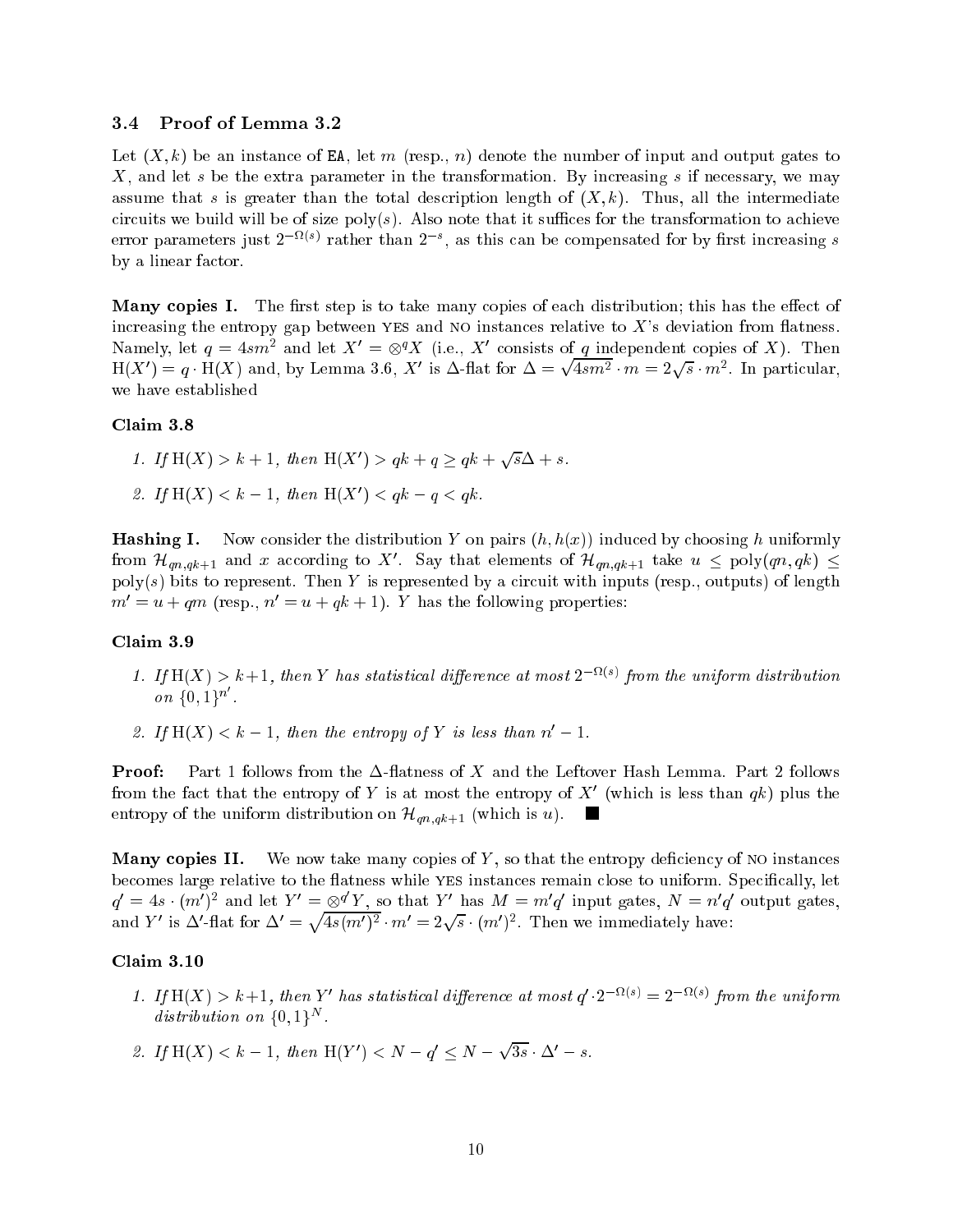**Hashing II.** The final step is to make a distribution which, for NO instances, has small support (rather than just low entropy) in the case of no instances, while yes instances remain close to uniform. Consider a circuit Z which takes as input  $r \in \{0,1\}^M$  and a hash function  $h \in \mathcal{H}_{M,M-N-s}$ and outputs  $(r_0, n, n(r))$ . Inen,

**Claim 3.11**  $\boldsymbol{\Sigma}$  satisfies the requirements of Lemma 3.2 (with error parameters  $\boldsymbol{\Sigma}$   $\cdots$ ) rather than 2s ). That is,

- 1. If  $\pi(x) > \kappa + 1$ , then  $\Delta$  has statistical alfference at most  $\Delta$  from the uniform alstribution  $\mathcal{O}n \{0, 1\} \times \mathcal{H}_{M,M-N-s} \times \{0, 1\}$ , and
- z. If  $\pi(\Lambda) < \kappa 1$ , then the support of  $\Lambda$  is at most a  $2^{-(n+1)}$  fraction of  $\{0,1\}^n \times \pi_{M,M-N-s} \times \pi_{M}$  $\{0, 1\}$  .

The intuition for this is the following: In the case of yes instances,  $\gamma$  is close to the uniform distribution on  $\{0, 1\}^n$ , so for almost all  $y \in \{0, 1\}^n$ , there will be about  $2^{n}$  m values of r such that  $Y(T) = y$ . Thus, hashing r down to  $M - N - s$  bits will still result in a nearly uniform distribution.

In the case of a NO instance,  $\,$   $\,$  mas large entropy deficiency and is nearly hat. From this, we can deduce that  $Y$  -fands in some small subset  $T$  of  $\{0, 1\}^\times$  with very high probability. Thus, points  $y \notin I$  must have very low probability under Y , i.e. there are very few inputs r such that  $Y(T) = y$ . So, for each  $y \notin T$ , the pairs  $(n, n(T))$  will only hit a small subset of the possible values. Therefore,  $(Y|(T), h, h(T))$  has small support, because either the first component fands in a small set (namely  $T$ ) or the last two components land in a small set.

**Proof:** Suppose  $\pi(x) \geq \kappa + 1$ . From the fact that Y has statistical difference at most Z  $\cdots$ from uniform it follows that with probability at least  $1 - 2$  and over y selected according to Y  $\,$ ,

$$
\Pr\left[Y'=y\right] \ge \frac{1}{2} \cdot \frac{1}{2^N}.\tag{1}
$$

Fix any y satisfying inequality 1. Conditioned on  $Y_0(r) = y, r$  is selected uniformly from  $\{r: Y_0 \} =$  $y_i$ , which by Equation 1 is a set of size at least 2MN 1.1 Thus, by the Leftover Hash Lemma, conditioned on  $Y_0(\tau) = y$ , the distribution of  $(n, n(\tau))$  has statistical difference at most  $Z_0(\tau)$  from uniform. Therefore the total statistical difference of  $\mathbb Z$  from uniform is  $\mathbb Z$  and  $\mathbb Z$ .

Now suppose  $H(X) < k - 1$ . We want to show that the support S of Z is a small fraction of  $D = \{0, 1\}$   $\times$   $\pi_{M,M-N-s}$   $\times$   $\{0, 1\}$   $\times$  10 do this, we divide S into three parts, depending on the probability mass given to the y component by Y. Recall that a typical y for Y has<br>probability mass  $\approx 2^{-H(Y')} > 2^{-N+\sqrt{3s}\cdot\Delta'+s}$ .

 $S_1 = \{ (y, n, z) \in S : \text{Pf} \mid Y = y \} \leq Z$  if  $\Gamma$  is  $\Gamma$  in the too light  $\Gamma$  $S_2 = \{ (y, n, z) \in S : Z \text{ and } z \in \text{Pr} | Y = y \} \subseteq Z \text{ and } z \in \text{Tr} (0, 0)$  is equal to the equal to  $\text{sgn}(z)$  $S_3 = \{(\hat{y}, n, z) \in S: Z \cap \{z \in S : |Y| = y\} \}$  (not too light")

Clearly,  $S = S_1 \cup S_2 \cup S_3$ . We will show that  $|S_i|/|D| \leq 2$  for  $i = 1, 2, 3$ , and so  $|S|/|D| \leq 3 \cdot 2 =$ 2 <sup>-</sup> 1

First we bound  $|S_1|$ . For any y such that  $P[|Y| \geq |y|] \leq Z$  is the are at most  $Z^{n-2}$  is the set values of r such that  $Y_0(\tau) = y$ . Thus, for any such y and any h, the set of z such that  $(y, n, z) \in S_1$ is of size at most  $2^{m}$  is a pecause each such z must be of the form  $h(r)$  for some r such that  $Y(T) = y$ . This implies that  $S_1$  is at most a  $2^{n-1}$   $\cdots$   $2^{n-1}$   $\cdots$  = 2  $\cdots$  fraction of D.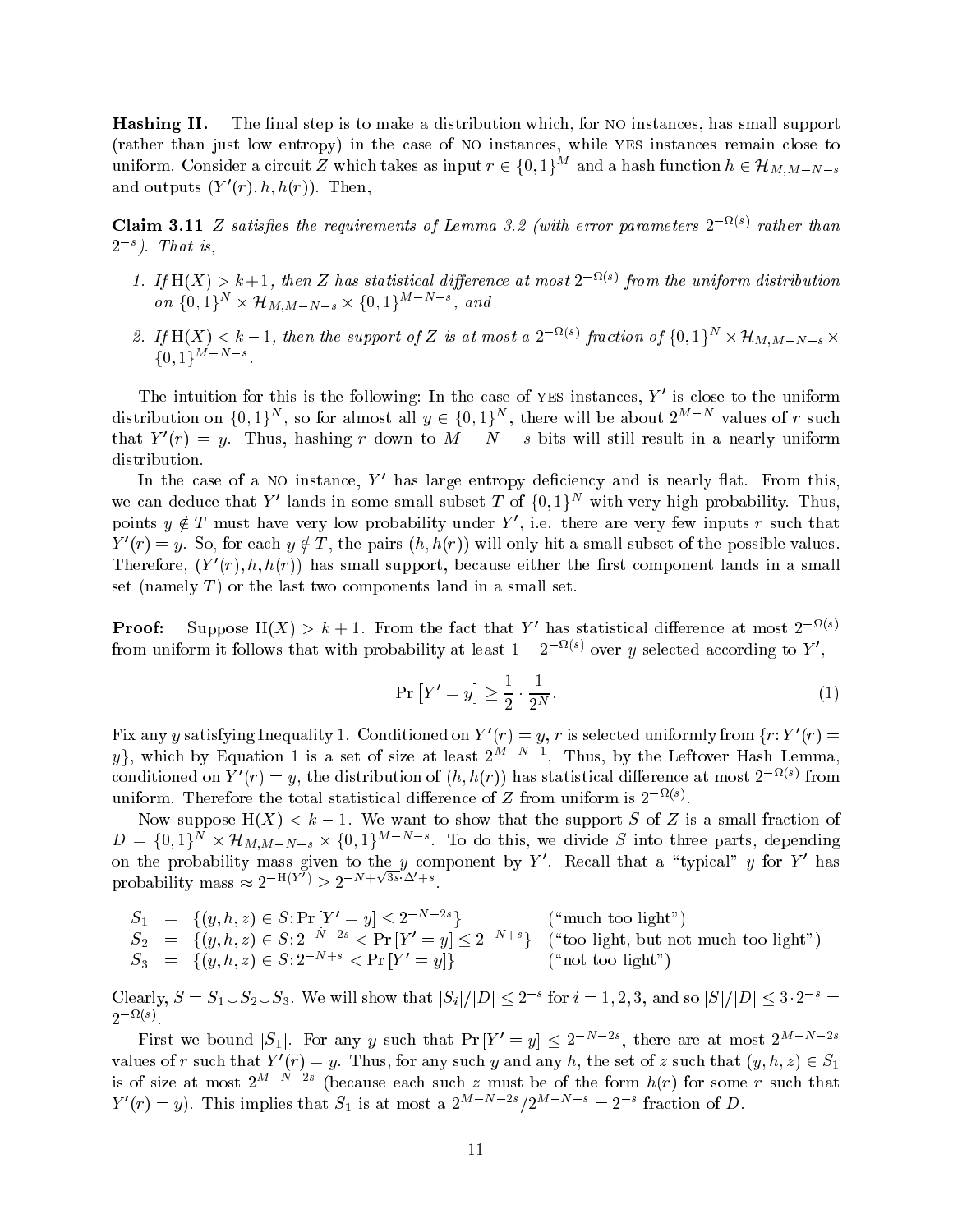Now we bound  $|\mathcal{S}_2|$ . We show that the set A of y such that  $2^{n-2} \leq \Pr |I| = y \leq 2^{n+2}$  is at most a 2  $\,$  -fraction of  $\{0,1\}^\sim$  . From this, it follows that  $S_2$  is at most a 2  $\,$  -fraction of  $D.$  Every  $y \in A$  is  $\sqrt{3s} \cdot \Delta'$ -light (since Y' has entropy at most  $N - s$ )  $\sqrt{3s} \cdot \Delta'$ ). By the  $\Delta'$ -flatness of Y', Pr  $|Y| \in A$  is at most 23 state. Since every y in A has probability mass at least 2 state under Y , |A| is at most  $2^{s+1}/2$  as  $\leq 2^{s+1}$ , as desired.

Phally, we bound  $|S_3|$ . Clearly, there can be at most  $Z_N$  values of y such that  $P\cap Y = y$   $\geq$ 2 met . From this it follows that  $|S_3|/|D| \leq 2^{n+1}/2^n = 2^{-n}$ .

# 4 EA and SDU are  $NISZK$ -complete

In this section, we complete the proof of Theorem 1.3. First, we establish that  $SDU \in NISZK$  by showing:

#### **Lemma 4.1 SDU** $\leq_{\text{Karp}}$ EA. In particular, SDU  $\in NISZK$ .

**Proof:** Let X be an instance of SDU. We assume that  $log(n) > 5$ , where n is the output length of the circuit X (otherwise, once can decide in probabilistic polynomial time whether X is a yes or NO instance of SDU by random sampling). Let U denote the uniform distribution on n bits. We claim the map  $X \mapsto (X, n - 3)$  is the reduction required by the lemma.

If  $X \in SDU_{\text{YES}}$ , then  $\delta = \Delta(X, U) < 1/n$ . Now we use the fact (cf., Appendix B) that for any two random variables, Y and Z, ranging over domain D it holds that

$$
|H(Y) - H(Z)| \leq (log|D|) \cdot \Delta(Y, Z) + H_2(\Delta(Y, Z)),
$$

where  $H_2(\theta)$  denotes the entropy of a 0-1 random variable with mean  $\theta$ . Applying this with  $Y = U$ and  $Z = X$ , we have

$$
n - H(X) < n \cdot 1/n + H_2(1/n) < 2.
$$

Hence  $(X, n-3) \in \text{EAYES}.$ 

If  $X \in SDU_{NO}$ , then  $\Delta(X, U) \geq 1 - 1/n$ . By the definiton of statistical difference, this implies the existence of a set  $S \subseteq \{0, 1\}^n$  such that  $P\left[|X \in S| = P\left[\right]\right] \cup \{S| > 1 - 1/n\}$ . This implies that

 $Pr[X \in S] > 1 - 1/n$  and  $Pr[U \in S] < 1/n$ .

Thus,  $H(X) \leq Pr[X \in S] \cdot log(|S|) + Pr[X \notin S] \cdot n < 1 \cdot (n - log n) + (1/n) \cdot n < n - 4$ , and we have that  $(X, n-3) \in \text{EA}_{\text{NO}}$ .

ш

The "in particular" part of Lemma 4.1 follows immediately from Proposition 3.3.

Now, we establish both Theorem 1.3 and Theorem 1.4 by showing that all promise problems in weak- $N \mathcal{ISZK}$  (and hence all promise problems in  $N \mathcal{ISZK}$ ) are reducible to SDU (and hence by the previous lemma to EA).

**Lemma 4.2** Every promise problem in weak- $NISZK$  Karp-reduces to SDU.

**Proof:** Let  $\Pi$  be any promise problem in weak  $N \mathcal{ISZK}$ . As weak  $N \mathcal{ISZK}$  is preserved under parallel repetition, we may assume that  $\Pi$  has a weak  $\mathcal{NISZK}$  proof system  $(P, V)$  with completeness and soundness errors at most  $z \mod n$  inputs of length  $n$ . Let  $r(n) = \text{poly}(n)$  be the length of the random reference string in  $(P, V)$ , and let S be a randomized polynomial-time simulator S such that the statistical difference between the output distribution of  $S$  and the distribution of true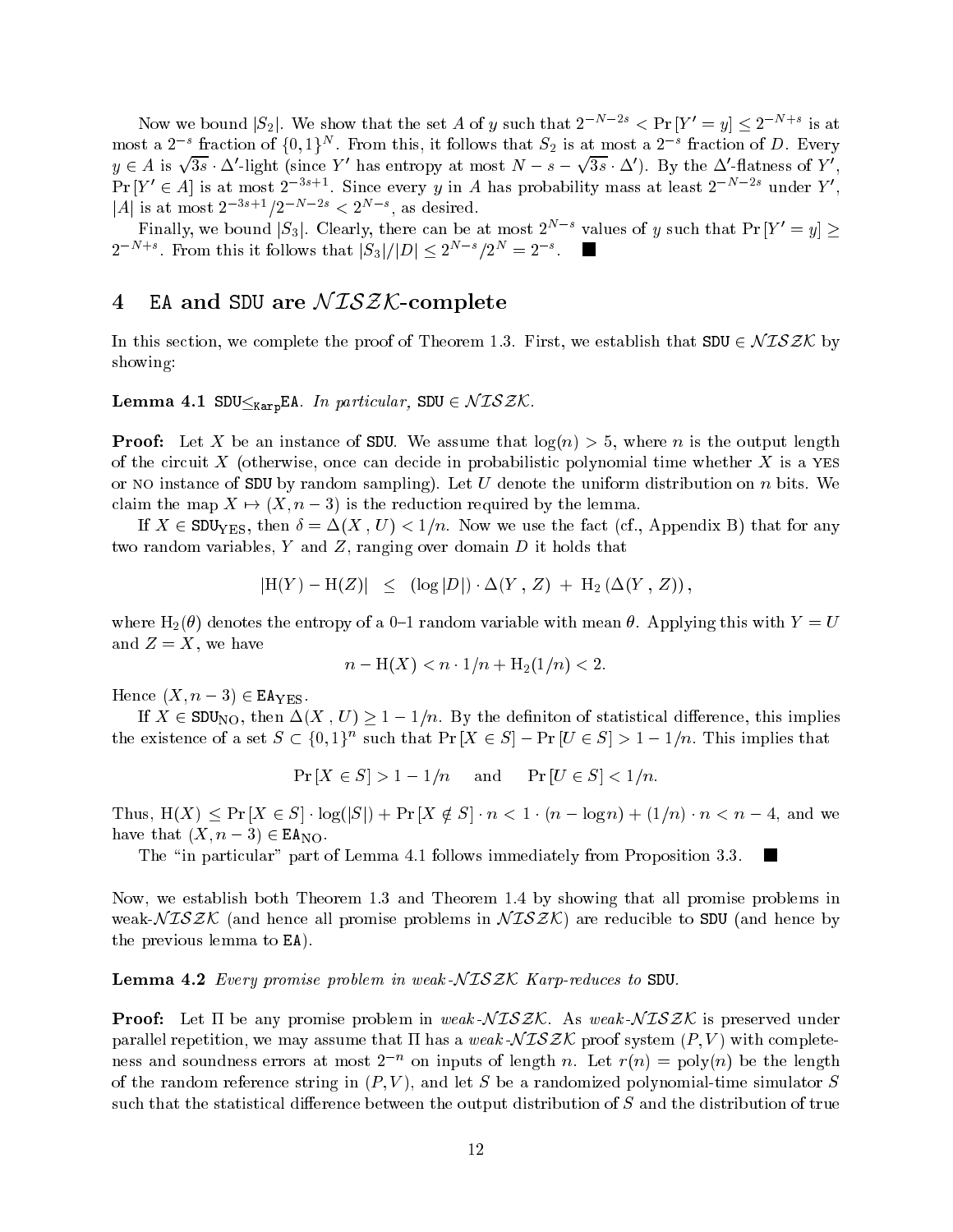transcripts of P is at most  $1/(3r(n))$ . (Such an S is guaranteed by the weak-NISZK property.) Let U denote the uniform distribution on  $r(n)$  bits.

 $\mathcal{L}$  be an instance of . Definite of . Definite a circuit which does the following on input s:  $M_x(s)$ : Simulate  $S(x)$  with randomness s to obtain a transcript  $(\sigma, p)$ . If  $V(x, \sigma, p)$  accepts, then output  $\sigma$ , else output  $0.77$ .

We construct that the map  $\mu$  is the map of the reduction required by the lemma . Suppose  $\mu$  2 yes. In  $\mu$ this case, we know that the random reference string  $\sigma$  in the output of S has statistical difference less than  $1/3r(n)$  from U. In addition, since the completeness error of protocol P is at most 2  $\degree$ ,  $S(x)$  can output rejecting transcripts with probability at most  $1/(3r(n))+2^{-n} \leq 2/(3r(n))$ . Hence, (Mx ; U) <sup>&</sup>lt; 2=(3r(n)) <sup>+</sup> 1=(3r(n)) 1=r(n), and Mx <sup>2</sup> SDUyes.

Suppose  $x \in \Pi_{\text{NO}}$ . Since the soundness error of protocol P is bounded by  $2^{-n}$ , for at most a  $2^{-n}$ fraction of reference strings does there exist an accepting transcript (; p). Since Mx only outputs reference strings corresponding to accepting transcripts or  $0<sup>(n)</sup>$ ,  $\Delta(M_x, U) \geq 1 - (2<sup>(n)</sup> + 2<sup>(n)</sup>) > 1$ m 1 1=r(n). Thus, Mx <sup>2</sup> SDUno.

Clearly, Lemmas 3.1, 4.1, and 4.2 combine to prove Theorem 1.3. Lemmas 4.2 and 4.1 show that any promise problem  $\Pi$  in weak- $\sqrt{L} \mathcal{S} \mathcal{K}$  reduces to EA; by Proposition 3.3, this implies that  $\Pi \in \mathcal{NISZK}$  and establishes Theorem 1.4.

## 5 Comparing  $NISZK$  and  $SZK$

Armed with  $NTSZK$ -complete promise problems so closely related to problems known to be complete for  $SZK$ , we can quickly begin relating the two classes.

#### 5.1 Nontriviality of  $NISZK$

First, we establish Theorem 1.5 by giving a Cook reduction from Entropy Difference (ED), complete for  $SZK$ , to Entropy Approximation (EA), complete for  $NISZK$ .

**Lemma 5.1** Suppose  $\{X, Y\}$  is an instance of ED. Let  $X = \otimes^{\cdot} X$  (resp.,  $Y = \otimes^{\cdot} Y$ ) consist of 4 independent copies of  $\Lambda$  (resp., 1), and let n denote the maximum of the output sizes of  $\Lambda$  -and  $\mathbf{I}$  .  $\mathbf{I}$  new,

$$
(X, Y) \in \text{ED}_{\text{YES}} \implies \bigvee_{k=1}^{n} \left[ \left( (X', k) \in \text{EA}_{\text{YES}} \right) \land \left( (Y', k) \in \text{EA}_{\text{NO}} \right) \right]
$$

$$
(X, Y) \in \text{ED}_{\text{NO}} \implies \bigwedge_{k=1}^{n} \left[ \left( (X', k) \in \text{EA}_{\text{NO}} \right) \lor \left( (Y', k) \in \text{EA}_{\text{YES}} \right) \right]
$$

**Proof:** Suppose  $(A, I) \in Eves, so that  $H(A) \geq H(I) + 4$ . Let  $k = |H(A)| - 2$ . Then$  $\pi(\Lambda) \geq \kappa + 1$ . On the other hand,  $\kappa + \delta \geq \pi(\Lambda) \geq \pi(\ell) + 4$ , and hence  $\pi(\ell) \leq \kappa - 1$ . Suppose instead  $(X, Y) \in E\mathcal{W}_0$ , so that  $H(Y) > H(X) + 4$ . Then for all  $k > |H(X)| + 1$ , we have  $H(X) \leq k = 1$ , so, for all  $k \leq |H(X)| + 1$ , we have  $k + 1 \leq H(X) + 3 \leq H(Y)$ .

From this reduction, we conclude that  $SZK \neq BPP \iff NISZK \neq BPP$ , which is Theorem 1.5. Again, by  $BPP$  we mean the class of *promise problems* solvable in probabilistic polynomial time.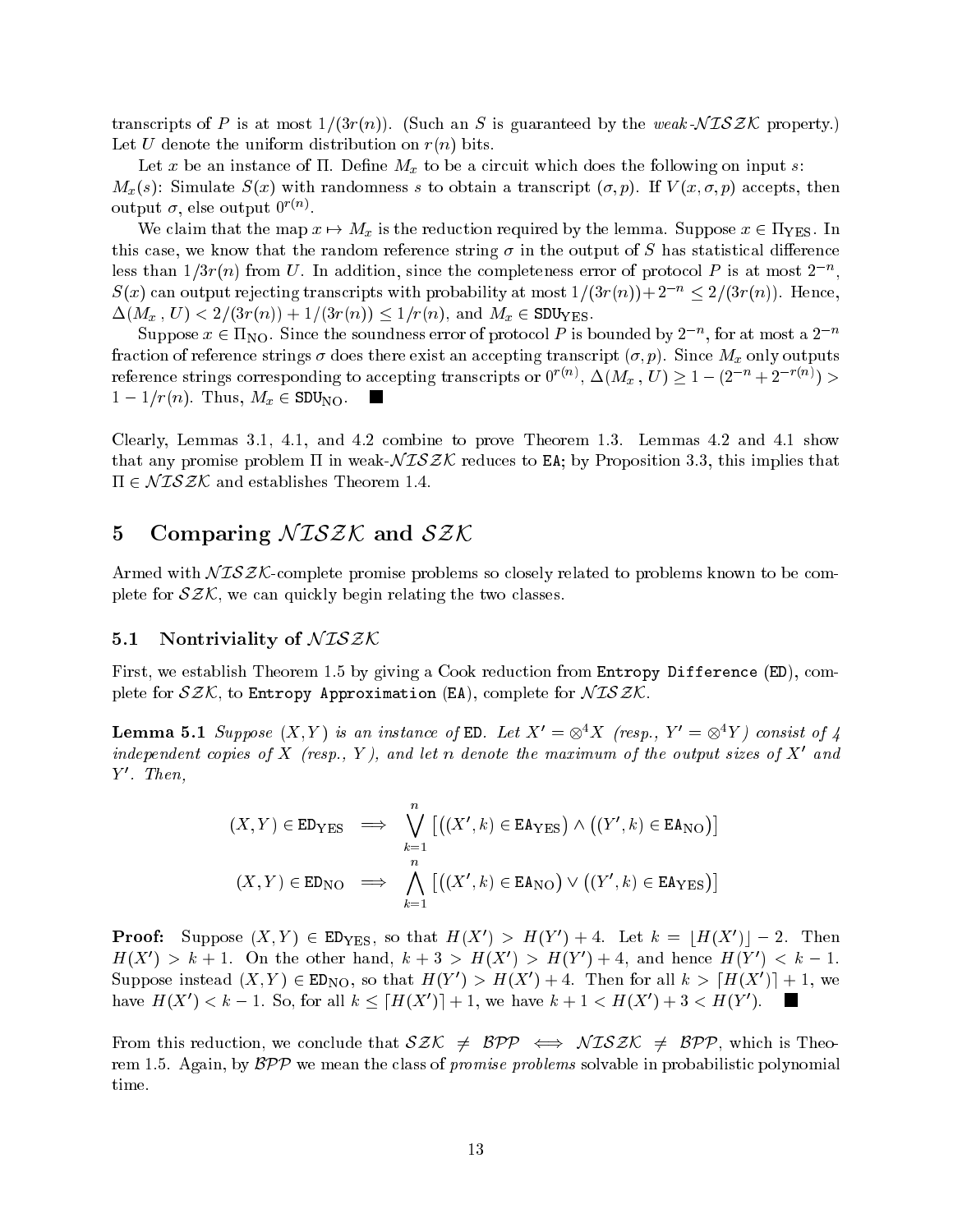**Proof of Theorem 1.5.** By definition,  $NISZK \subset SZK$  (recall that  $SZK$  equals honest-verifier SZK [GSV98]). Hence if  $SZK = BPP$ , then  $NISZK = BPP$ .

Now suppose  $NISZK = BPP$ , so in particular there is a probabilistic polynomial-time machine M which decides EA (with exponentially small error probability). To show  $SZK = BPP$ , it suffices to show that  $ED \in BPP$  since ED is  $SZK$ -complete. We now describe how to decide instances of ED: Let  $(X, Y)$  be an instance of ED. Letting  $X$  and  $Y$  be as stated in Lemma 5.1, we run  $M(X, K)$ and  $M(T, \kappa)$  for an  $\kappa \in [1, n]$ . If for some  $\kappa$ , we see that  $M(\Lambda, \kappa) \equiv 1$  and  $M(T, \kappa) \equiv 0$ , we output 1. Otherwise, we output 0. By Lemma 5.1, this is a correct  $\beta \mathcal{P} \mathcal{P}$  algorithm for deciding ED. . **The Contract of the Contract of the Contract of the Contract of the Contract of the Contract of the Contract of the Contract of the Contract of the Contract of the Contract of the Contract of the Contract of the Contract** 

#### 5.2 Conditions under which  $NTSZK = SZK$

The reduction given by Lemma 5.1 is a very special type of Cook reduction, which we call an  $AC^0$ truth-table reduction. In this section, we use the special properties of this reduction to show that if  $NISZK$  is closed under complement, then in fact  $NISZK = SZK$ . We now precisely define the types of reductions we are using, taking care how they are dened for promise problems.

**Definition 5.2** (truth-table reduction [LLS75]): We say a promise problem  $\Pi$  truth-table reduces to a promise problem  $\Gamma$ , written  $\Pi \leq_{\text{tt}} \Gamma$ , if there exists a (deterministic) polynomial-time computable function f, which on input x produces a tuple  $(x_1, x_2, \ldots, x_k)$  and a circuit C, such that

- 1. If  $x \in \Pi_{\text{YES}}$  then for all valid settings of  $b_1, b_2, \ldots, b_k$ ,  $C(b_1, b_2, \ldots, b_k) = 1$ , and
- 2. If  $x \in \Pi_{\text{NO}}$  then for all valid settings of  $b_1, b_2, \ldots, b_k$ ,  $C(b_1, b_2, \ldots, b_k) = 0$ .

where a set is considered valid when bind  $\mu$  is considered value of  $\mu$  if  $\mu$  if  $\mu$  if  $\mu$  if  $\mu$  if  $\mu$  if  $\mu$  if  $\mu$  if  $\mu$  if  $\mu$  if  $\mu$  if  $\mu$  if  $\mu$  if  $\mu$  if  $\mu$  if  $\mu$  if  $\mu$  if  $\mu$  if  $\mu$  if is unrestricted when xi violates the promise).

In other words, a truth-table reduction for promise problems is a non-adaptive Cook reduction which is allowed to make queries which violate the promise, but must be able to tolerate both yes and no answers in response to queries that violate the promise. We further consider the case where we restrict the complexity of computing the output of the reduction from the queries:

**Definition 5.3** (AC) and NC truth-table reductions): A truth-table reduction f between promise problems is an  $AC$  (resp.,  $NC$ ) truth-table reduction if the circuit C produced by the reduction on input x has depth bounded by a constant cf independent of <sup>x</sup> (resp., has depth bounded by  $c_f \log |x|$ ). If there is an AC (resp., NCT) truth-table reduction from 11 to 1, we write  $11 \leq_{\mathcal{AC}} 0$ -ttl  $(resp., \Pi \leq_{\mathcal{NC}^1-\mathsf{tt}}\Gamma).$ 

With this definition, we observe that Lemma 5.1 in fact gives an  $AC^-$  truth-table reduction, since the formula given in the lemma can be expressed as an  ${\cal AC}$  circuit, and the statement of the lemma shows that the reduction has the robustness properties against promise violations that are required in Definition 5.3. Thus, we have:

#### Proposition 5.4  $ED \leq_{AC^0-\text{tt}}EA$ .

We say that a class C of promise problems is closed under a class of reductions  $\leq_*$  if  $\Pi \leq_* \Gamma$  and  $1 \in C$  implies that  $\Pi \in C$ . By the above, if  $NLOZ$ N is closed under  $AC$  truth-table reductions, then ED  $\in NISZK$  and hence  $NISZK = SZK$ . Thus, we would like to capture the minimal conditions necessary for a promise class to be closed under  $AC^-$  truth-table reductions. Here, care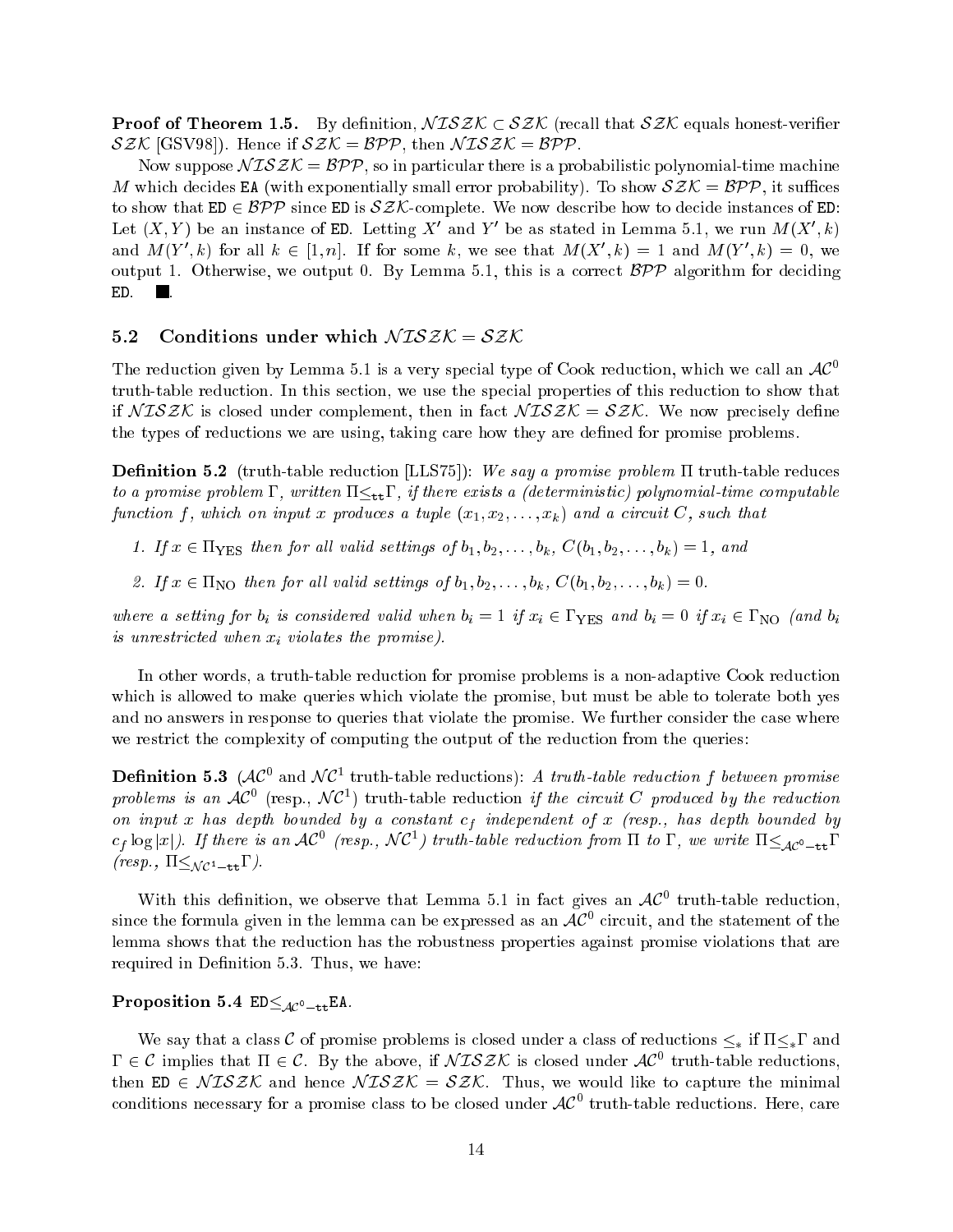must be taken to because of the possibility of promise violations. Keeping this in mind, we define the following operator on promise problems to capture the notion of an unbounded fan-in AND gate for promise problems:

**Definition 5.5** (unbounded AND): For any promise problem  $\Pi$ , we define  $\text{AND}(\Pi)$  to be the promise problem:

$$
\begin{array}{lll} \texttt{AND}_{\text{YES}}(\Pi) & \stackrel{\text{def}}{=} & \{ (x_1, x_2, \dots, x_k) : k \ge 0, \forall i \in [1, k] x_i \in \Pi_{\text{YES}} \} \\ \texttt{AND}_{\text{NO}}(\Pi) & \stackrel{\text{def}}{=} & \{ (x_1, x_2, \dots, x_k) : k \ge 0, \exists i \in [1, k] x_i \in \Pi_{\text{NO}} \} \end{array}
$$

We say a class of promise problems C is closed under unbounded AND if  $\Pi \in \mathcal{C}$  implies that  $AND(\Pi) \in \mathcal{C}$ .

We have defined AND so that it has the weakest promise condition possible to remain welldefined. In particular, we see that  $AND_{NO}(\Pi)$  is defined to include  $x_i$ 's that violate  $\Pi$ 's promise, as long as just one of them is in  $\Pi_{\text{NO}}$ .  $\Pi \in \mathcal{C}$ , AND( $\Pi$ )  $\in \mathcal{C}$ . We also need a way of combining two promise problems:

**Definition 5.6** *(disjoint union): For any pair of promise problems*  $\Pi$  and  $\Gamma$ *, we define the disjoint* union of  $\Pi$  and  $\Gamma$  to be the promise problem  $\text{DisjUn}(\Pi,\Gamma)$  defined as follows:

```
DisjUn_{\rm VES}({\rm II,1^{\prime}}) = \{0\}\times{\rm II_{\rm YES}}\cup\{1\}\times{\rm I_{\rm YES}}DisjUn_{\rm NO}({\rm II, I^{\prime}}) = \{0\}\times {\rm II_{NO}} \cup \{1\}\times {\rm I_{NO}}
```
We say a class of promise problems C is closed under disjoint union if  $\Pi, \Gamma \in \mathcal{C}$  implies that DisjUn $(\Pi, \Gamma) \in \mathcal{C}$ .

With these definitions, we can give the following lemma which gives some conditions sufficient to give closure under AC truth-table reductions.

**Lemma 5.1** A promise class C is closed under  $AC$  truin-table reductions if the following conditions hold:

- 1. <sup>C</sup> is closed under Karp (i.e., many-one) reductions.
- 2. <sup>C</sup> is closed under unbounded AND.
- 3. <sup>C</sup> is closed under disjoint union.
- 4. <sup>C</sup> is closed under complementation.

**Proof:** First note that any unbounded fan-in circuit can be efficiently converted into a circuit with only unbounded fan-in NAND gates (allowing also unary NAND gates), with only a constant factor blowup in depth. So, as a first step, we observe that  $\mathcal C$  is closed under unbounded NAND: for any promise problem II,  $NAND(II) \equiv AND(II) \in C$ , by closure under unbounded AND and complementation. To generalize this to constant depth circuits with unbounded fan-in NAND gates, we first need a definition.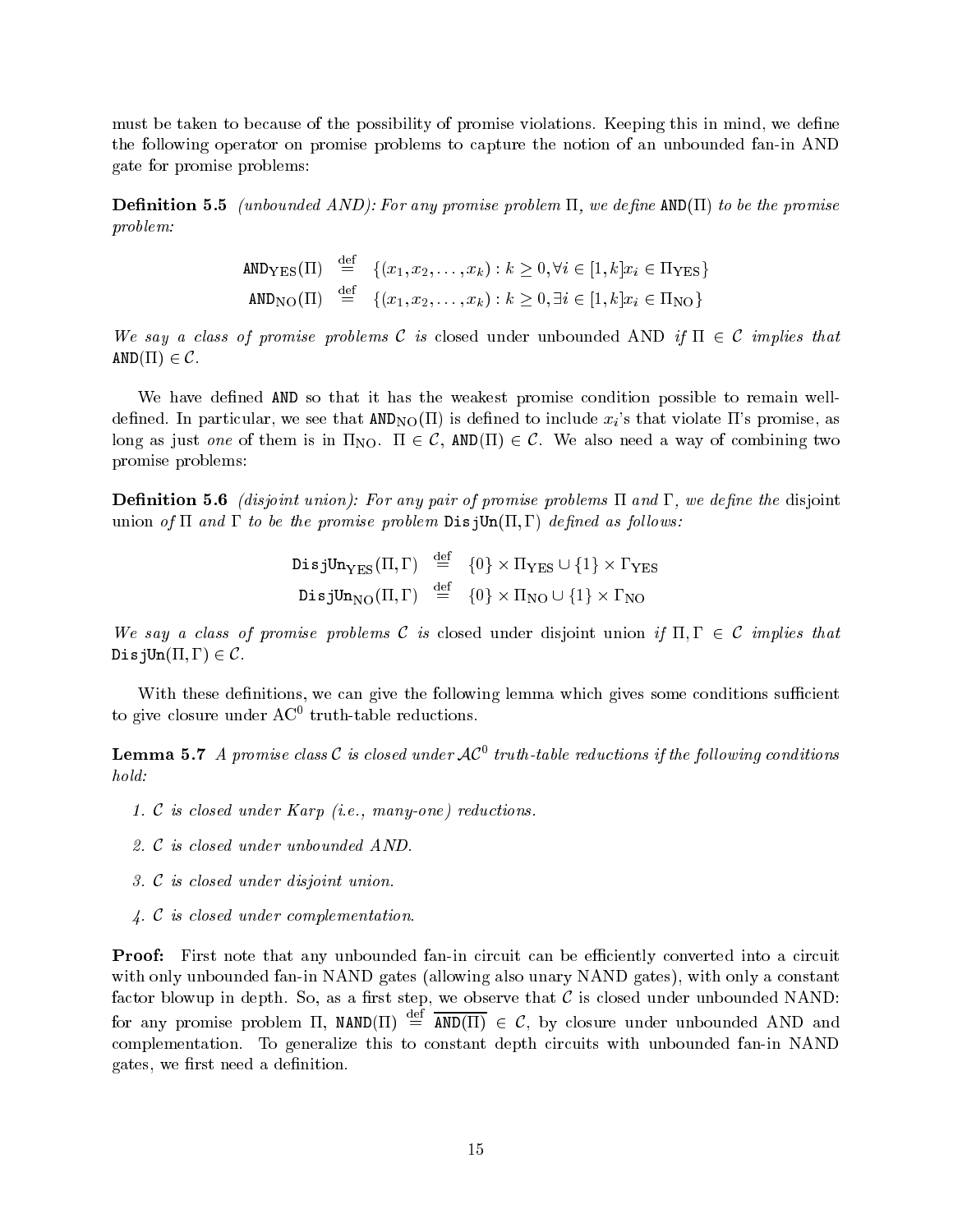**Definition 5.8** For any promise problem 11, and for all natural numbers  $a > 0$  we define Depth<sup>-</sup>(11) to be the promise problem whose instances are tuples  $(C, (x_1, x_2, \ldots, x_k))$ , where C is a circuit of depth at most d (using unbounded fan-in NAND gates only). The YES instances are those such that for all valid settings of  $b_1, b_2, \ldots, b_k$ ,  $C(b_1, b_2, \ldots, b_m) = 1$ ; whereas the NO instances are those tuples such that for all valid settings of  $b_1, b_2, \ldots, b_k$ ,  $C(b_1, b_2, \ldots, b_k) = 0$ . Here, a setting for  $b_i$  is considered valid when  $\alpha$  is and bin  $\alpha$  if  $\alpha$  if  $\alpha$  is unrestricted when  $\alpha$  is unrestricted when  $\alpha$ violates the promise).

Using the fact that every  $AC^+$  circuit can be efficiently transformed into one with only NAND gates, we see that  $11\leq\mathcal{A}e^0-tt$  means that there exists some  $a$  such that  $11\leq\kappa_{\mathtt{arp}}$ Depth (1) under a Narp reduction. Hence if we can show that for all  $a > 0$  and promise problems  $\Pi$ , Depth  $\Pi$   $\vdash$   $\in$   $C$ , the lemma will be established. We will prove this by induction on d.

First, observe that a depth 0 circuit is simply a variable (negations of variables are achieved with one unary NAND gate, so count as depth 1). Hence,  $\mathtt{Depth}(11){\leq}\mathtt{Karp11}\in\mathcal{C}.$  Now assume that  $P$  depth  $(11) \in C$ . Observe that a depth  $a + 1$  circuit is simply a NAND of some number of depth  $a$ circuits. Using this observation, we will argue that that

$$
Depth^{d+1}(\Pi) \leq_{Karp} DisjUn(Depth^d(\Pi), NAND(Depth^d(\Pi))).
$$

By the hypothesized closure properties of C, this implies that Depth<sup>d+1</sup>( $\Pi$ )  $\in \mathcal{C}$ . The reduction works as follows. The input to the reduction is a tuple  $(C, \bar{x})$  where  $\bar{x} = (x_1, x_2, \ldots x_k)$ . If C is actually a depth d circuit, then it simply outputs  $(0, (C, \bar{x}))$ . If not, then it extracts from C the circuits  $C_1, C_2, \ldots, C_s$  that provide input to the topmost NAND gate. Then the reduction outputs  $(1, ((C_1, \bar{x}), (C_2, \bar{x}), \ldots, (C_s, \bar{x})))$ . It is clear that map gives a Karp reduction from Depth<sup>d+1</sup>(II) to  $\nu$ 15 Jun(Depth"(II), NAND(Depth"(II))), completing the induction step and the proof.

Which of the conditions of Lemma 5.7 does  $NISZK$  satisfy? We argue that Conditions 1, 2, and 3 are satisfied by  $\mathcal{NISZK}$ :

**Lemma 5.9**  $NISZK$  is closed under Karp reductions.

**Proof:** Suppose  $\Gamma \in \mathcal{NISZK}$ , and  $\Pi \leq_{\text{Karp}} \Gamma$ . Since EA is complete for  $\mathcal{NISZK}$ , we have  $\Gamma \leq_{\text{Karp}}$ EA. By composing reductions, we see that  $\Pi \leq_{\text{Karp}} \text{EA}$ . By Proposition 3.3,  $\Pi \in \mathcal{NISZK}$ .

**Lemma 5.10**  $NTSZK$  is closed under unbounded AND.

**Proof:** First, we argue that  $AND(EA) \in \mathcal{NISZK}$  by describing a  $\mathcal{NISZK}$  proof system for  $AND(EA)$ : Let  $((X_1, k_1), \ldots, (X_m, k_m))$  be an instance of AND(EA), and say  $\ell$  is the total length of the instance. Article limit  $\alpha$  to be only to be of description size  $\alpha$  and let  $\alpha$  and let  $\alpha$  and let  $\alpha$  be only to be only to be  $\alpha$ the resulting circuit. Now execute the  $NISZK$  proof system for EA given by Lemma 3.1 on each pair (F)):() in parallel, and have the AND(EA)-verifier accepted the EA-verifier would have the EA-verifier would on each pair.

If every pair (IFA) if a the EAS instance of EA, the AND(EA) verifies with probability probability at least  $1 - m \cdot 2 = 1 - 2 \quad \text{``},$  as the completeness error of the EA proof system is at most  $2$ . Similarly, running the simulator for the EA proof system  $m$  times independently will give a simulation for the AND(EA) proof system with simulator deviation at most  $m \cdot 2^+ = 2^{++}$ . Finally, if it is a non-part one pair (Xi is a notate of  $\Gamma$  ), the others violate the promise  $\Gamma$  , the verifies of the verifies of the verifies of the verifies of the verifies of the verifies of the verifies of the verifies of will accept with probability at most  $2^{-\ell}$  in the *i*'th execution of the EA protocol, and so the AND(EA) verier will accept with probability at most 2` .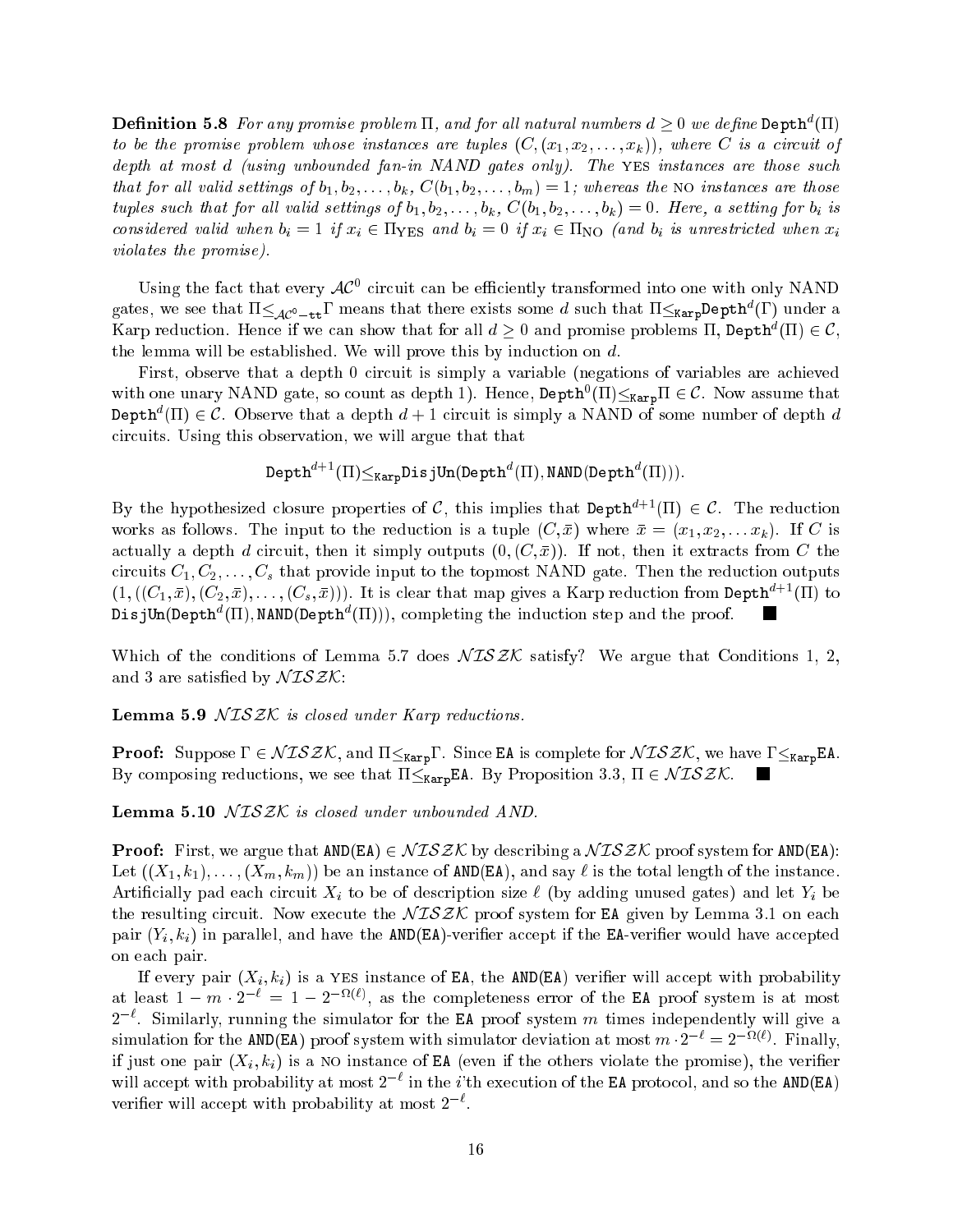This shows that  $AND(EA) \in NISZK$ . Now let  $\Pi$  be any promise problem in  $NISZK$ . Since EA is complete for  $\sqrt{L}SZK$ , there is a Karp reduction f from  $\Pi$  to EA. This induces a Karp reduction from AND(II) to AND(EA) in the obvious way (i.e.  $(x_1, \ldots, x_k) \mapsto (f(x_1), \ldots, f(x_k))$ ). As AND(EA) is in  $NTSZK$  and  $NTSZK$  is closed under Karp reductions,  $AND(\Pi) \in NISZK$ .

**Lemma 5.11**  $NISZK$  is closed under disjoint union.

**Proof:** For any two promise problem  $\Pi$  and  $\Gamma$  in  $\mathcal{N}ISZK$ , the Karp reductions  $f_0$  from  $\Pi$  to EA and  $f_1$  from  $\Gamma$  to EA induce a Karp reduction from DisjUn( $\Pi, \Gamma$ ) to EA given by  $(\sigma, x) \mapsto f_\sigma(x)$ . By Proposition 3.3, DisjUn( $\Pi, \Gamma$ )  $\in \mathcal{NISZK}$ .

Combining everything, we can give a condition under which  $\mathcal{SZK} = \mathcal{NISZK}$ .

**Proposition 5.12** If  $NISZK$  is closed under complementation, then  $SZK = NISZK$ .

**Proof:** Suppose  $NISZK$  is closed under complementation. Combining this with Lemmas 5.7, 5.9, 5.10, and 5.11, it follows that  $N\,L$ d $\geq$ N is closed under  $\cal{A}C^-$  truth-table reductions. Applying Proposition 5.4 ( $ED \leq_{AC^0-\text{tt}}E\text{A}$ ) and Lemma 3.1 ( $EA \in \mathcal{NISZK}$ ), we conclude that  $ED \in \mathcal{NISZK}$ . Since ED is complete for  $SZK$  [GV99] and  $NISZK$  is closed under Karp reductions (Lemma 5.9), we have  $SZK \subset NISZK$ . As  $NISZK \subset SZK$  is true from the definition of  $NISZK$ , we conclude that  $\mathcal{N} \mathcal{ISZK} = \mathcal{SZK}$ .  $\blacksquare$ 

Finally, we deduce Theorem 1.6, which gives a number of conditions equivalent to  $NISZK =$ SZK.

#### Proof of Theorem 1.6:

 $1 \Rightarrow 3$ . I his follows from the result of  $|SVMy|$  that  $SLN$  is closed under N C<sup>-</sup> truth-table reductions.  $3 \Rightarrow 2 \Rightarrow 1$ . The first is trivial and the second is Proposition 5.12.

 $1 \Leftrightarrow 4$ . This follows from Theorem 1.3 (which asserts that that EA and SDU are complete for  $NISZK$ ), the fact that ED and SD are complete for  $SZK$  [SV97, GV99], and Lemma 5.9 (that  $NISZK$  is closed under Karp reductions).

 $2 \Leftrightarrow 5$ . This follows from Theorem 1.3 (that EA and SDU are complete for  $\mathcal{NISZK}$ ) and Lemma 5.9 (that  $NISZK$  is closed under Karp reductions).

## Acknowledgments

We thank the CRYPTO '99 program committee and reviewers for helpful comments on the presentation.

### References

 $[ALM+92]$ Sanjeev Arora, Carsten Lund, Rajeev Motwani, Madhu Sudan, and Mario Szegedy. Proof verification and hardness of approximation problems. In *Proceedings of the Thirty* Third Annual Symposium on Foundations of Computer Science, pages 14–23, 1992.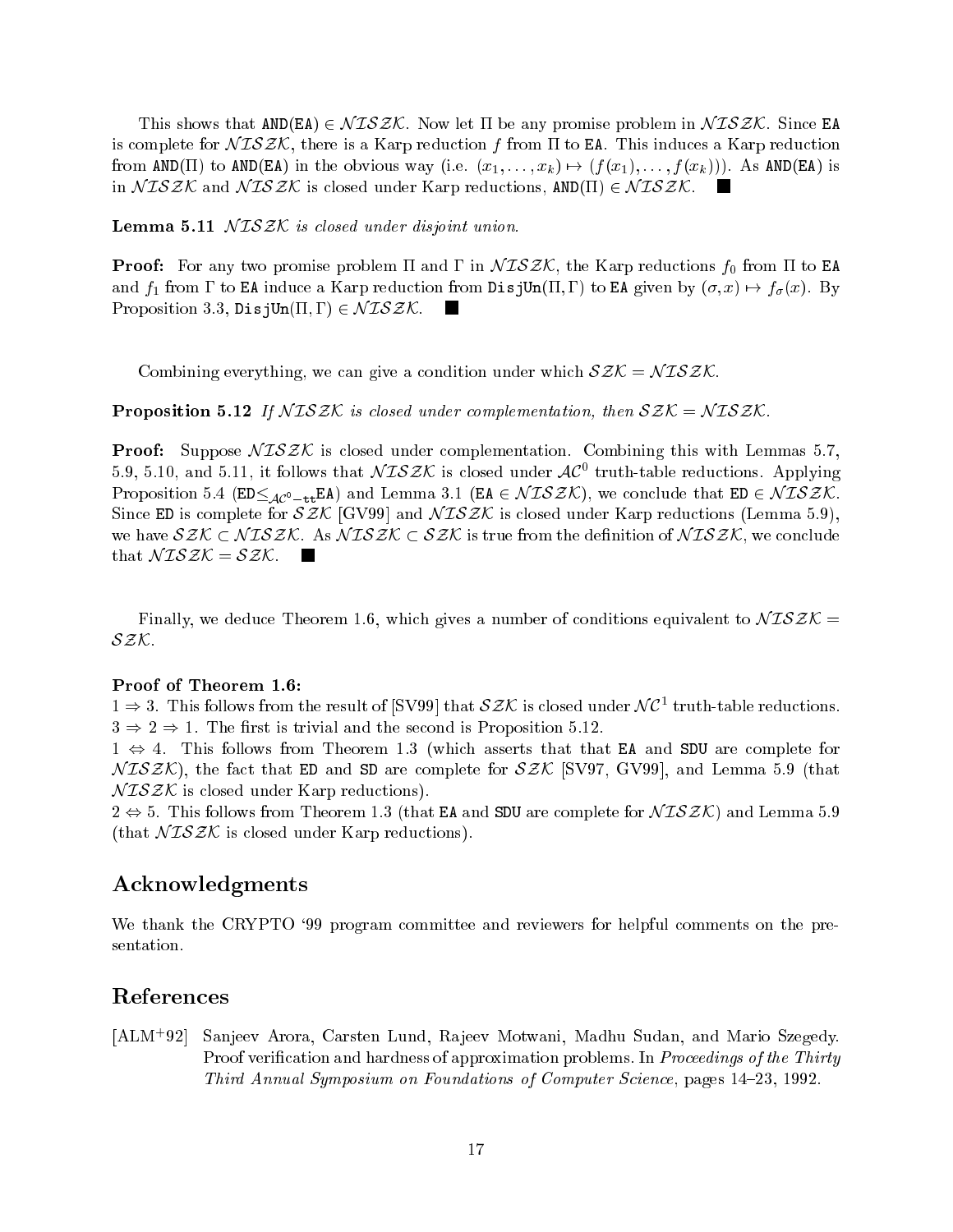- [AS92] Sanjeev Arora and Shmuel Safra. Probabilistic checking of proofs. In Proceedings of the Thirty Third Annual Symposium on Foundations of Computer Science, pages  $2-13$ , 1992.
- [BDMP91] Manuel Blum, Alfredo De Santis, Silvio Micali, and Giuseppe Persiano. Noninteractive zero-knowledge.  $SIAM$  Journal on Computing,  $20(6)$ :1084-1118, December 1991.
- [BFM88] Manuel Blum, Paul Feldman, and Silvio Micali. Non-interactive zero-knowledge and its applications (extended abstract). In Proceedings of the Twentieth Annual ACM Symposium on Theory of Computing, pages  $103{-}112$ , Chicago, Illinois,  $2{-}4$  May 1988.
- [BG89] Mihir Bellare and Shafi Goldwasser. New paradigms for digital signatures and message authentication based on non-interactive zero knowledge proofs. In G. Brassard, editor, Advances in Cryptology-CRYPTO '89, volume 435 of Lecture Notes in Computer Science, pages 194-211. Springer-Verlag, 1990, 20-24 August 1989.
- [BMO90] Mihir Bellare, Silvio Micali, and Rafail Ostrovsky. Perfect zero-knowledge in constant rounds. In Proceedings of the Twenty Second Annual ACM Symposium on Theory of Computing, pages  $482-493$ , 1990.
- [BR90] Mihir Bellare and Phillip Rogaway. Non-interactive perfect zero-knowledge. Unpublished manuscript, June 1990.
- [CT91] Thomas M. Cover and Joy A. Thomas. Elements of Information Theory. Wiley Series in Telecommunications. John Wiley & Sons, Inc., 2nd edition, 1991.
- [Dam94] Ivan Damgard. Interactive hashing can simplify zero-knowledge protocol design. In Proceedings of Crypto `95, Lecture Notes in Computer Science, volume 403, pages 100-109. Springer-Verlag, 1994.
- [DDN91] Danny Dolev, Cynthia Dwork, and Moni Naor. Non-malleable cryptography (extended abstract). In Proceedings of the Twenty Third Annual ACM Symposium on Theory of Computing, pages  $542-552$ , New Orleans, Louisiana,  $6-8$  May 1991.
- [DDP94] Alfredo De Santis, Giovanni Di Crescenzo, and Guiseppe Persiano. The knowledge complexity of quadratic residuosity languages. Theoretical Computer Science,  $132(1-$ 2):291-317, 26 September 1994.
- [DDP97] Alfredo De Santis, Giovanni Di Crescenzo, and Giuseppe Persiano. Randomnessefficient non-interactive zero-knowledge (extended abstract). In Pierpaolo Degano, Robert Gorrieri, and Alberto Marchetti-Spaccamela, editors, Automata, Languages and Programming, 24th International Colloquium, volume 1256 of Lecture Notes in Computer Science, pages  $716{-}726$ , Bologna, Italy,  $7{-}11$  July 1997. Springer-Verlag.
- [DDPY98] Alfredo De Santis, Giovanni Di Crescenzo, Giuseppe Persiano, and Moti Yung. Image Density is complete for non-interactive-SZK. In Automata, Languages and Programming, 25th International Colloquium, Lecture Notes in Computer Science, pages 784-795, Aalborg, Denmark, 13-17 July 1998. Springer-Verlag. See [DDPY99].
- [DDPY99] Alfredo De Santis, Giovanni Di Crescenzo, Giuseppe Persiano, and Moti Yung. Image Density is complete for non-interactive-SZK, May 1999. Preliminary draft of full version.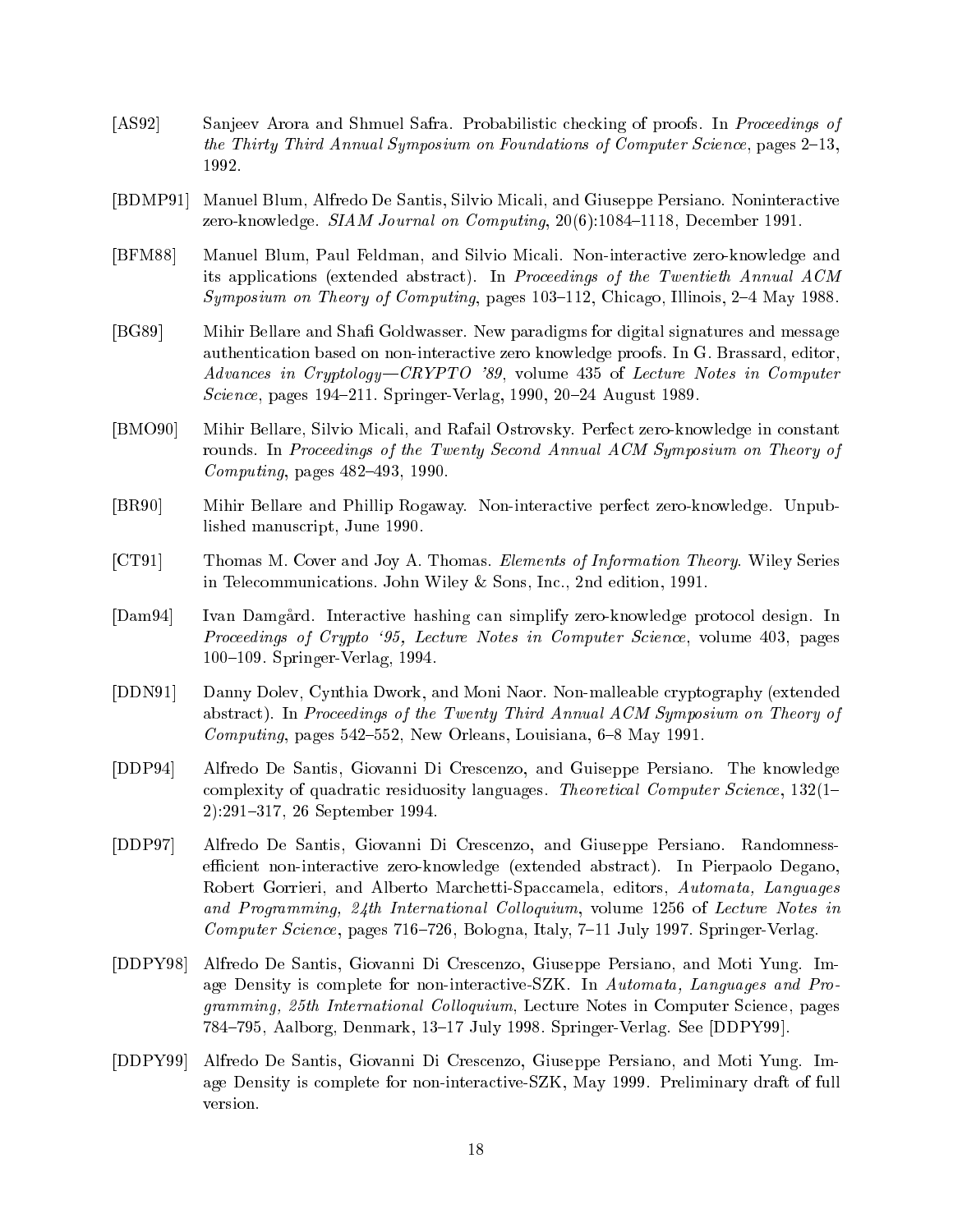- [DGOW95] Ivan Damgard, Oded Goldreich, Tatsuaki Okamoto, and Avi Wigderson. Honest veri fier vs. dishonest verifier in public coin zero-knowledge proofs. In Proceedings of Crypto `95, Lecture Notes in Computer Science, volume 403. Springer-Verlag, 1995.
- [DGW94] Ivan Damgard, Oded Goldreich, and Avi Wigderson. Hashing functions can simplify zero-knowledge protocol design (too). Technical Report RS-94-39, BRICS, November 1994. See Part 1 of [DGOW95].
- [DMP87] Alfredo De Santis, Silvio Micali, and Giuseppe Persiano. Non-interactive zeroknowledge proof systems. In Carl Pomerance, editor, Advances in Cryptology- $CRYPTO$  '87, volume 293 of Lecture Notes in Computer Science, pages 52–72. Springer-Verlag, 1988, 16-20 August 1987.
- [DMP88] Alfredo De Santis, Silvio Micali, and Giuseppe Persiano. Non-interactive zeroknowledge with preprocessing. In S. Goldwasser, editor,  $Advances$  in Cryptology- $CRYPTO$  '88, volume 403 of Lecture Notes in Computer Science, pages 269-282. Springer-Verlag, 1990, 21–25 August 1988.
- [DNS98] Cynthia Dwork, Moni Naor, and Amit Sahai. Concurrent zero-knowledge. In Proceedings of the Thirtieth Annual ACM Symposium on the Theory of Computing, pages 409{418, 1998.
- [DOY97] Giovanni Di Crescenzo, Tatsuaki Okamoto, and Moti Yung. Keeping the SZK-verier honest unconditionally. In Advances in Cryptology—CRYPTO '97, pages 31–45, 1997.
- [FLS90] Uriel Feige, Dror Lapidot, and Adi Shamir. Multiple non-interactive zero knowledge proofs based on a single random string (extended abstract). In 31st Annual Symposium on Foundations of Computer Science, volume I, pages  $308-317$ , St. Louis, Missouri, 22-24 October 1990. IEEE.
- [For89] Lance Fortnow. The complexity of perfect zero-knowledge. In Silvio Micali, editor, Advances in Computing Research, volume 5, pages 327–343. JAC Press, Inc., 1989.
- [GK93] Oded Goldreich and Eyal Kushilevitz. A perfect zero-knowledge proof system for a problem equivalent to the discrete logarithm. Journal of Cryptology,  $6:97{-}116$ , 1993.
- [GM84] Shafi Goldwasser and Silvio Micali. Probabilistic encryption. Journal of Computer and System Sciences, 28(2):270-299, 1984.
- [GMR89] Shafi Goldwasser, Silvio Micali, and Charles Rackoff. The knowledge complexity of interactive proof systems. SIAM Journal on Computing,  $18(1)$ :186-208, February 1989.
- [GMW91] Oded Goldreich, Silvio Micali, and Avi Wigderson. Proofs that yield nothing but their validity or all languages in NP have zero-knowledge proof systems. Journal of the Association for Computing Machinery,  $38(1):691-729$ , 1991.
- [GO94] Oded Goldreich and Yair Oren. Definitions and properties of zero-knowledge proof systems. Journal of Cryptology,  $7(1):1{-}32$ , Winter 1994.
- [GSV98] Oded Goldreich, Amit Sahai, and Salil Vadhan. Honest-verifier statistical zeroknowledge equals general statistical zero-knowledge. In *Proceedings of the Thirtieth* Annual ACM Symposium on the Theory of Computing, pages  $399-408$ , 1998.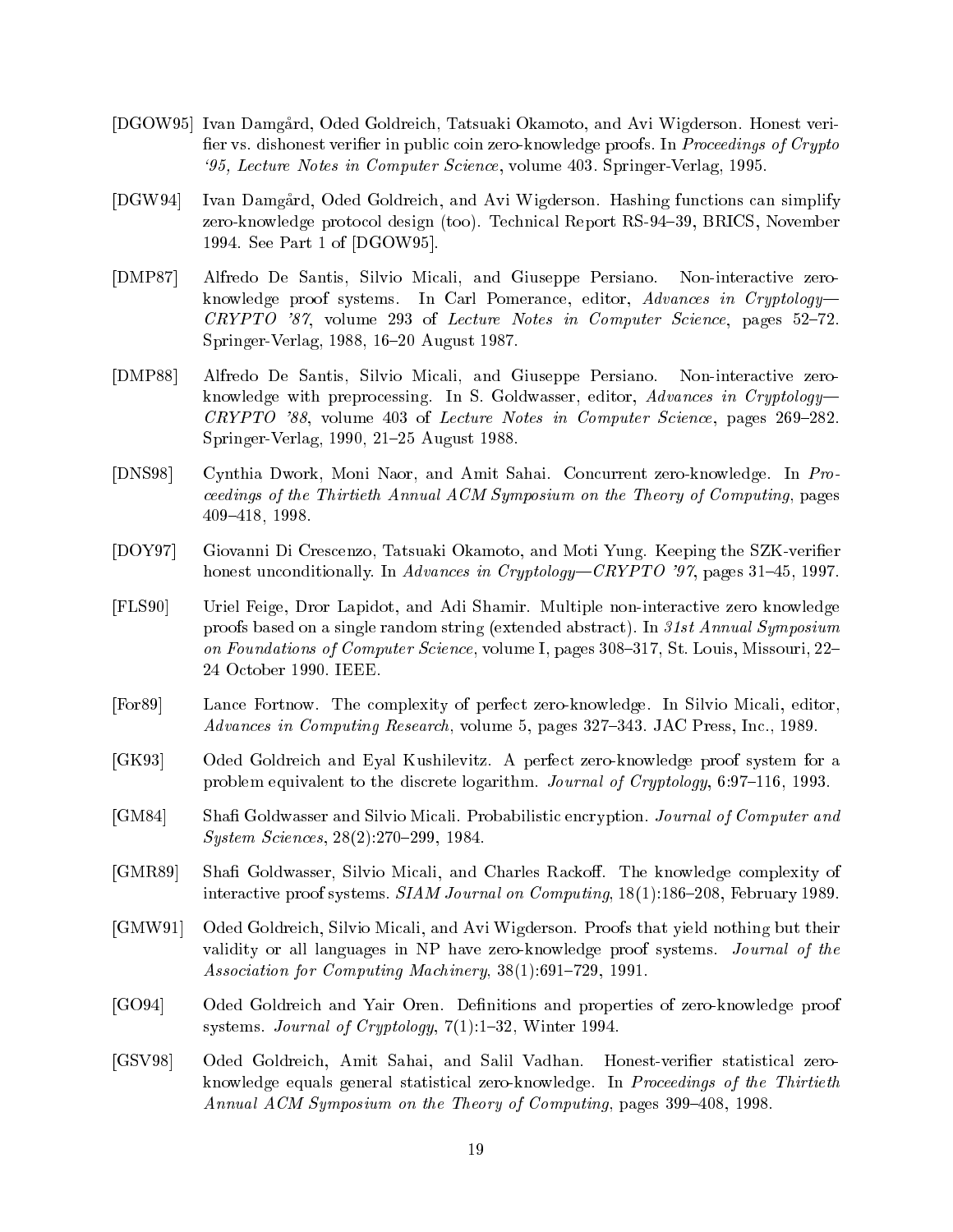- [GSV99] Oded Goldreich, Amit Sahai, and Salil Vadhan. Can statistical zero knowledge be made non-interactive? or On the relationship of SZK and NISZK [extended abstract]. In Michael Wiener, editor, Advances in Cryptology—CRYPTO '99, Lecture Notes in Computer Science. Springer-Verlag, 15-19 August 1999.
- [GV99] Oded Goldreich and Salil Vadhan. Comparing entropies in statistical zero-knowledge with applications to the structure of SZK. In Proceedings of the Fourteenth Annual IEEE Conference on Computational Complexity, pages 54-73, Atlanta, GA, May 1999. IEEE Computer Society Press.
- [ILL89] Russell Impagliazzo, Leonid A. Levin, and Michael Luby. Pseudo-random generation from one-way functions (extended abstracts). In Proceedings of the Twenty-First Annual  $ACM$  Symposium on Theory of Computing, pages 12–24, Seattle, Washington, 15-17 May 1989.
- [KP98] Joe Kilian and Erez Petrank. An efficient noninteractive zero-knowledge proof system for NP with general assumptions. Journal of Cryptology,  $11(1):1-27$ , Winter 1998.
- [LFKN90] Carsten Lund, Lance Fortnow, Howard Karloff, and Noam Nisan. Algebraic methods for interactive proofs. In Proceedings of the Thirty First Annual Symposium on Foundations of Computer Science, pages 1–10, 1990.
- [LLS75] R. E. Ladner, N. A. Lynch, and A. L. Selman. A comparison of polynomial time reducibilities. Theoretical Computer Science, 1(2):103-123, December 1975.
- [NY90] Moni Naor and Moti Yung. Public-key cryptosystems provably secure against chosen ciphertext attacks. In Proceedings of the Twenty Second Annual ACM Symposium on Theory of Computing, pages  $427-437$ , Baltimore, Maryland,  $14-16$  May 1990.
- [Oka96] Tatsuaki Okamoto. On relationships between statistical zero-knowledge proofs. In Proceedings of the Twenty Eighth Annual ACM Symposium on the Theory of Computing, 1996. See also preprint of full version, Oct. 1997.
- [Ost91] Rafail Ostrovsky. One-way functions, hard on average problems, and statistical zeroknowledge proofs. In Proceedings of the Thirty Second Annual Symposium on Foundations of Computer Science, pages  $133-138$ , 1991.
- [OW93] Rafail Ostrovsky and Avi Wigderson. One-way functions are essential for non-trivial zero-knowledge. In Proceedings of the Second Israel Symposium on Theory of Computing and Systems, 1993.
- [Sha90] Adi Shamir. IP=PSPACE. In Proceedings of the Thirty First Annual Symposium on Foundations of Computer Science, pages 11-15, 1990.
- [SV97] Amit Sahai and Salil Vadhan. A complete promise problem for statistical zeroknowledge. In Proceedings of the Thirty Eighth Annual Symposium on Foundations of Computer Science, pages  $448-457$ , 1997.
- [SV99] Amit Sahai and Salil Vadhan. Manipulating statistical difference. In Panos Pardalos, Sanguthevar Rajasekaran, and José Rolim, editors, Randomization Methods in Algorithm Design (DIMACS Workshop, December 1997), volume 43 of DIMACS Series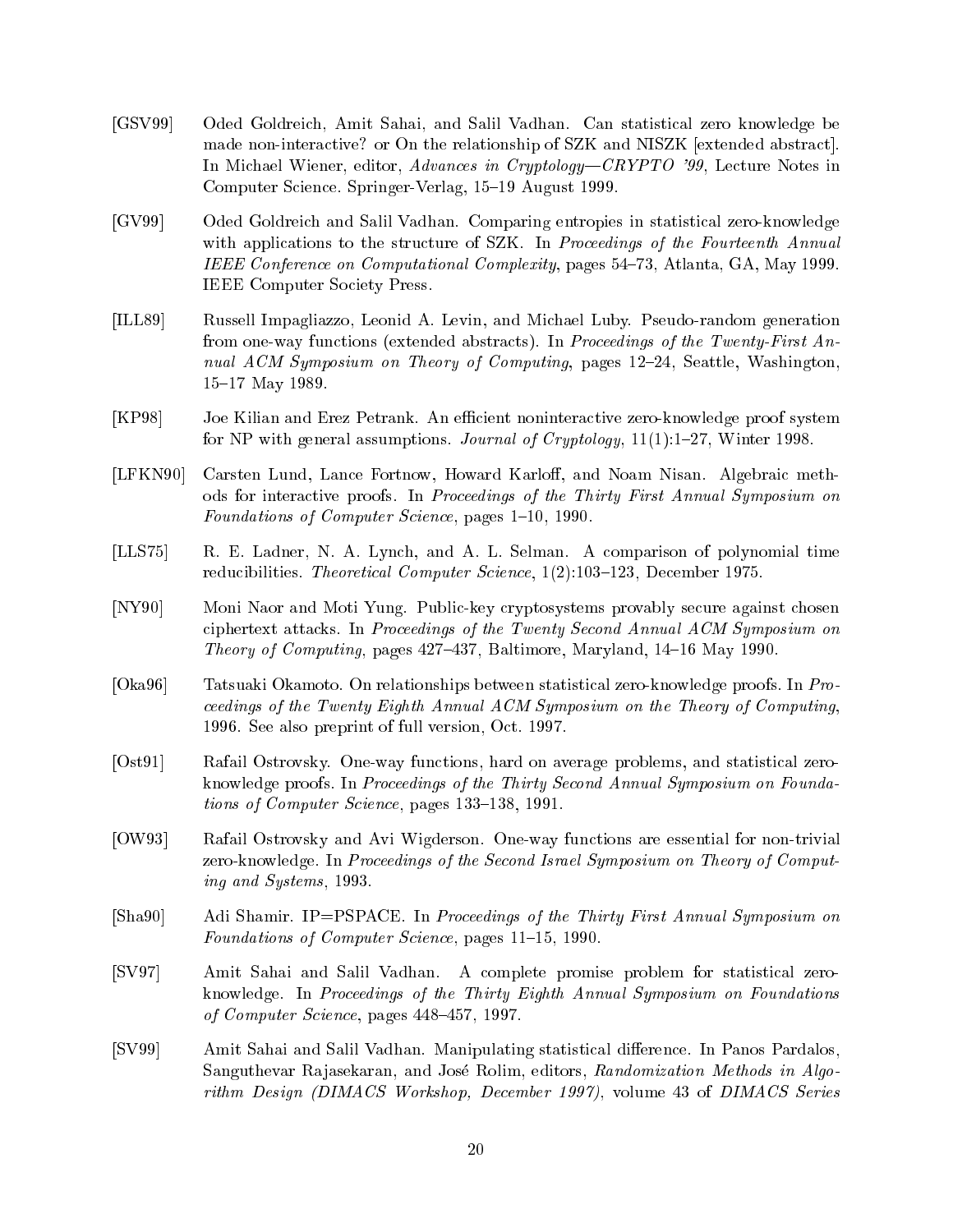in Discrete Mathematics and Theoretical Computer Science, pages 251-270. American Mathematical Society, 1999.

[Yao82] Andrew C. Yao. Theory and application of trapdoor functions. In Proceedings of the Twenty Third Annual Symposium on Foundations of Computer Science, pages 80–91, 1982.

### A Definitions

Following [GK93], we extend the standard definition of interactive proof systems to promise problems  $\Pi = (\Pi_{\text{YES}}, \Pi_{\text{NO}})$ . That is, we require the completeness condition to hold for YES instances (i.e.,  $x \in \Pi_{\text{YES}}$ ), require the soundness condition to hold for NO instances (i.e.,  $x \in \Pi_{\text{NO}}$ ), and do not require anything for inputs which violate the promise (i.e.,  $x \notin \Pi_{\text{YES}} \cup \Pi_{\text{NO}}$ ).

We are mainly interested in such proof systems which are statistical zero knowledge:

**Definition A.1** (Statistical Zero Knowledge –  $\mathcal{SZK}$ ): Let  $(P, V)$  be an interactive proof system for a promise problem  $\Pi = (\Pi_{\text{YES}}, \Pi_{\text{NO}})$ .

- We denote by  $\langle P, V \rangle (x)$  the view of the verifier V while interacting with P on common input x; this consists of the common input,  $V$ 's internal coin tosses, and all messages it has received.
- $\bullet$  (P, V) is said to be (general) statistical zero knowledge if, for every probabilistic polynomialtime V , there exists a probabilistic polynomial-time machine (called a simulator), S, and a negligible function  $\mu : \mathbb{N} \to [0, 1]$  (called the simulator deviation) so that for every  $x \in \Pi_{\text{YES}}$ the statistical airperence between  $S(x)$  and  $\langle P, V \rangle(x)$  is at most  $\mu(|x|)$ .
- SZK denotes the class of promise problems having statistical zero-knowledge interactive proof systems.

Honest-verifier statistical zero-knowledge proof systems are such where the zero-knowledge requirement is only required to hold for the prescribed/honest verifier  $V$ , rather than for every polynomial-time computable V . Every honest-verier statistical zero-knowledge proof system can be transformed into a general statistical zero-knowledge proof system (actually meeting an even stronger zero-knowledge requirement) [GSV98].

## B Statistical Inequalities

Fact B.1 For any two random variables, X and Y, ranging over a domain D it holds that

$$
|H(X) - H(Y)| \leq \log(|D| - 1) \cdot \delta + H_2(\delta)
$$

where  $\delta \equiv \Delta(X, Y)$ .

This fact can be inferred from Fano's Inequality (cf., [CT91, Thm. 2.11.1]), and a slightly weaker bound can be found in [CT91, Thm. 16.3.2]. A more direct proof follows.

**Proof:** Assume  $\delta > 0$  or else the claim is obvious. Let  $p(x) = Pr |X = x|$  and  $q(x) = Pr |X = x|$ . Define  $m(x) \stackrel{\text{def}}{=} \min\{p(x), q(x)\}.$  Then  $\sum_{x \in D} m(x) = 1 - \delta$ . Define random variables Z', X' and